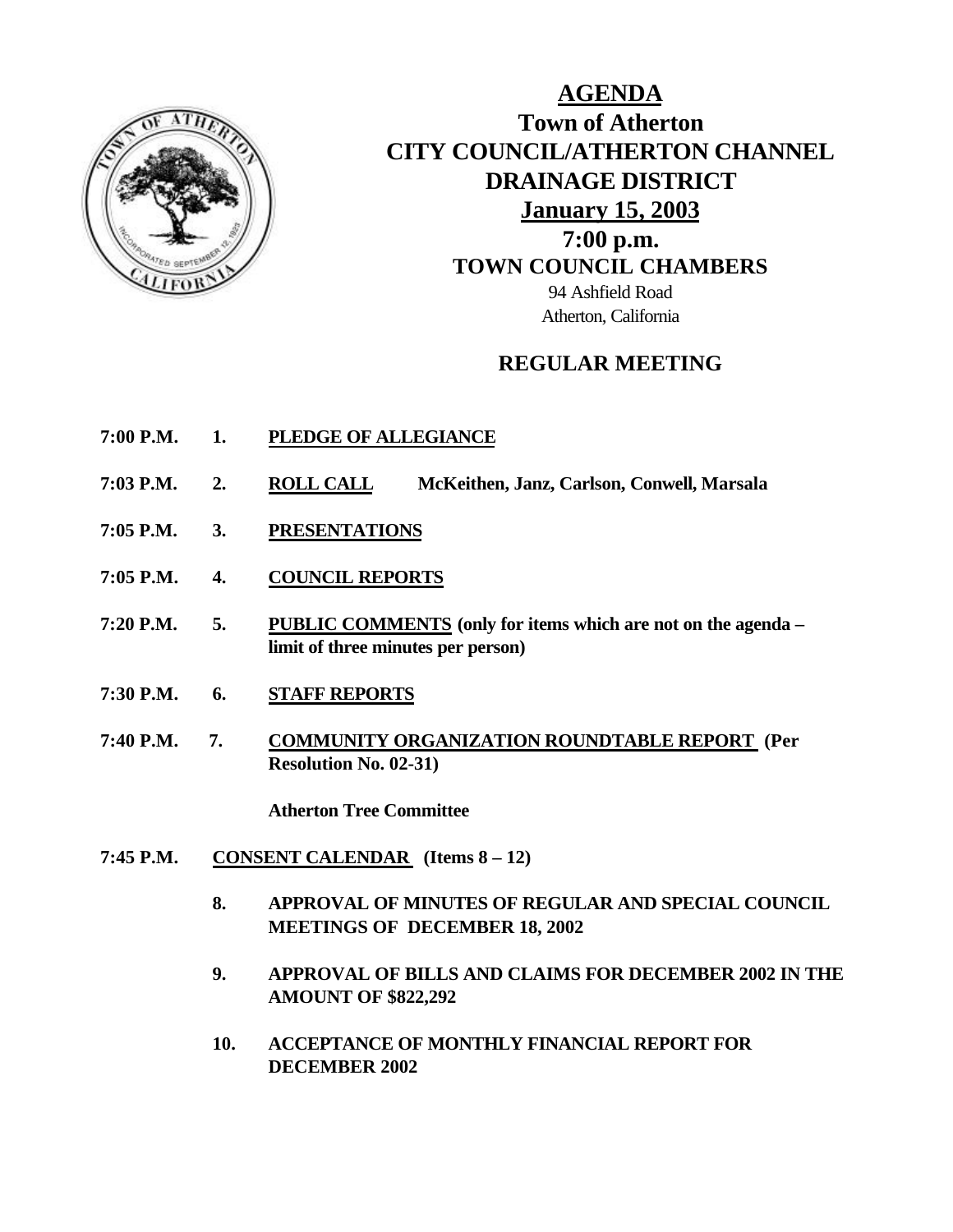#### **11. COUNCIL COMMITTEE ASSIGNMENTS**

**Recommendation: Approve the Mayor's 2003 Council Committee assignments as stated in the Staff Report.**

#### **12. ACCEPTANCE OF ELECTRIC VEHICLES**

**Recommendation: Accept the donation of two electric vehicles from Sunnyvale Ford for use in the Public Works and Parks Departments.**

### **REGULAR AGENDA (Items 13 - 18)**

**7:50 P.M. 13. CONSIDERATION OF MENLO PARK FIRE PROTECTION DISTRICT RESOLUTION RECOMMENDING THAT THE TOWN OF ATHERTON ADHERE TO FIRE DISTRICT REGULATIONS REQUIRING THE INSTALLATION OF AUTOMATIC FIRE SPRINKLERS IN CERTAIN RESIDENTIAL STRUCTURES**

> **Recommendation: Consider the adoption of a resolution requiring installation of residential automatic sprinklers after hearing a presentation by Chief Paul Wilson of the Menlo Park Fire Protection District.**

# **8:05 P.M. 14. APPROVAL OF AGREEMENTS WITH MENLO PARK RELATING TO VALPARAISO AVENUE IMPROVEMENTS:**

- **PHASE 1 IMPROVEMENT AGREEMENT**
- **VALPARAISO AVENUE AND UNIVERSITY DRIVE TRAFFIC SIGNAL MAINTENANCE AGREEMENT**

**Recommendation: Approve the implementation of Phase 1 Valparaiso Corridor Improvement and Valparaiso Avenue and University Drive Traffic Signal Maintenance Agreements with the City of Menlo Park, and authorize the Mayor to sign them on behalf of the Town.**

**8:20 P.M. 15. CONSIDER DIRECTION TO TRANSPORTATION COMMITTEE REGARDING MEETING WITH RESIDENTS AND APPROPRIATE PROFESSIONALS TO ADDRESS TRAFFIC ISSUES ON EMILIE AVENUE CONNECTED WITH THE OPERATION OF SACRED HEART SCHOOLS**

> **Recommendation: Review and discuss list of Emilie Avenue Issues and Discussion Points and provide direction to Transportation Committee regarding what should be included in its studies in pursuit of the goal of finding a solution to the traffic issues on Emilie Avenue.**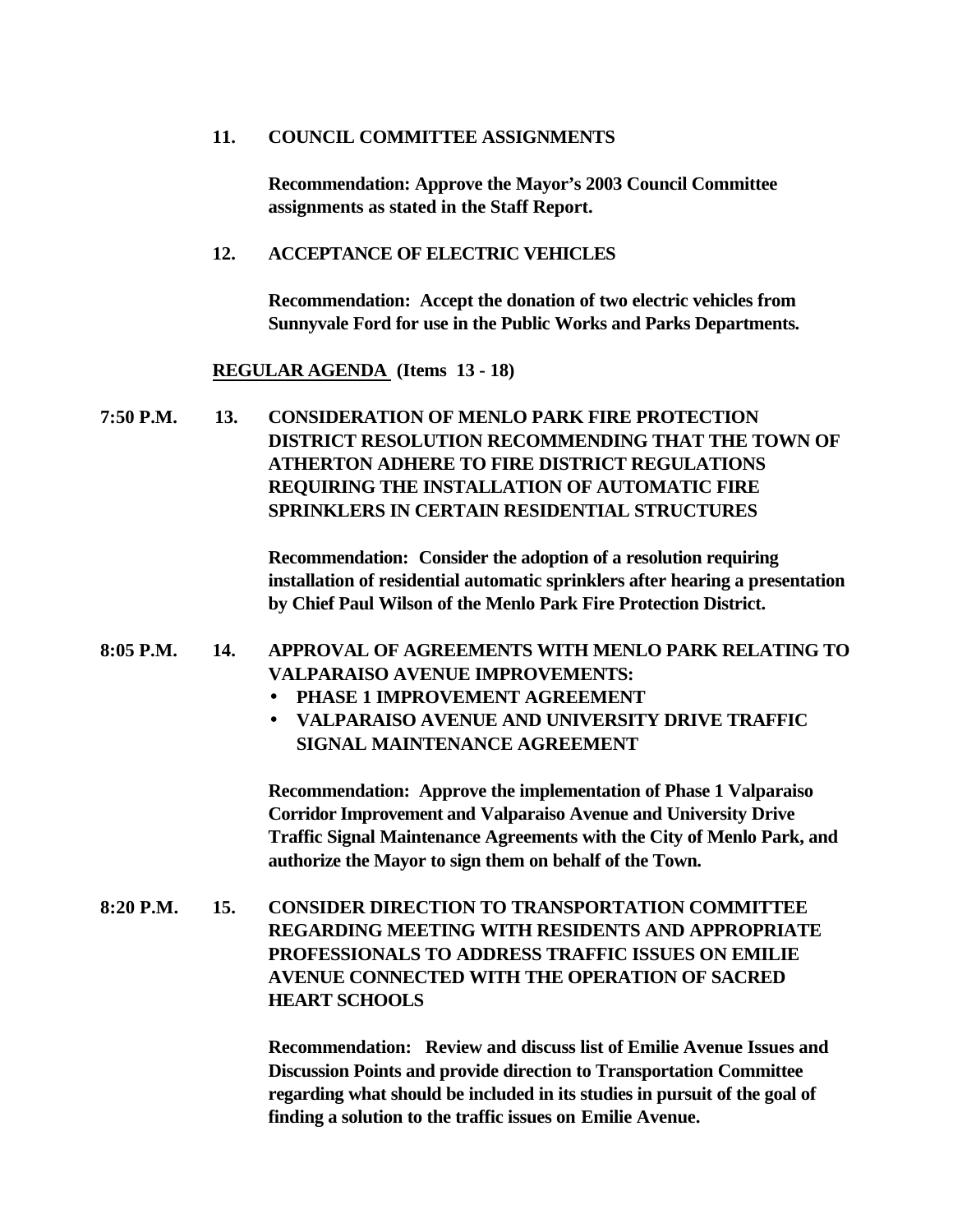**8:30 P.M. 16. CONTINUED FROM DECEMBER 18, 2002 MEETING: DISCUSSION AND POSSIBLE ACTION – CONSIDER THE DEVELOPMENT OF A POLICY FOR THE NAMING OF TOWN OF ATHERTON BUILDINGS AND FACILITIES**

> **Recommendation: Consider if it is appropriate to establish a City Council policy for naming Town buildings and facilities.**

**8:45 P.M. 17. CONTINUED FROM DECEMBER 18, 2002 MEETING: DISCUSSION AND POSSIBLE ACTION – CONSIDER POSSIBLE DIRECTION TO STAFF REGARDING THE DEVELOPMENT OF A POLICY REGARDING THE PLACEMENT OF HYPERLINKS ON THE TOWN WEBSITE**

> **Recommendation: Direct the City Attorney and the City Clerk to survey other jurisdictions and prepare a draft policy for consideration by the City Council regarding computer web page linkage.**

# **8:55 P.M. 18. AUTHORIZE AWARD OF CONTRACT FOR ARCHITECTURAL SERVICES FOR PUBLIC WORKS CORPORATION YARD**

**Recommendation: Consider awarding a contract for architectural services for the Public Works Corporation Yard following oral report by Public Works Director.**

- **9:10 P.M. 19. PUBLIC COMMENTS**
- **9:15 P.M. 20. ADJOURNMENT**

*Agendas and staff reports may be accessed on the Town website at: www.ci.atherton.ca.us*

F *Please contact the City Clerk's Office at 650.752.0529 with any questions*

Pursuant to the Americans with Disabilities Act, if you need special assistance in this meeting, please contact the City Clerk's Office at (650) 752-0529. Notification of 48 hours prior to the meeting will enable the City to make reasonable arrangements to ensure accessibility to this meeting. (29 CRF 35.104 ADA Title II)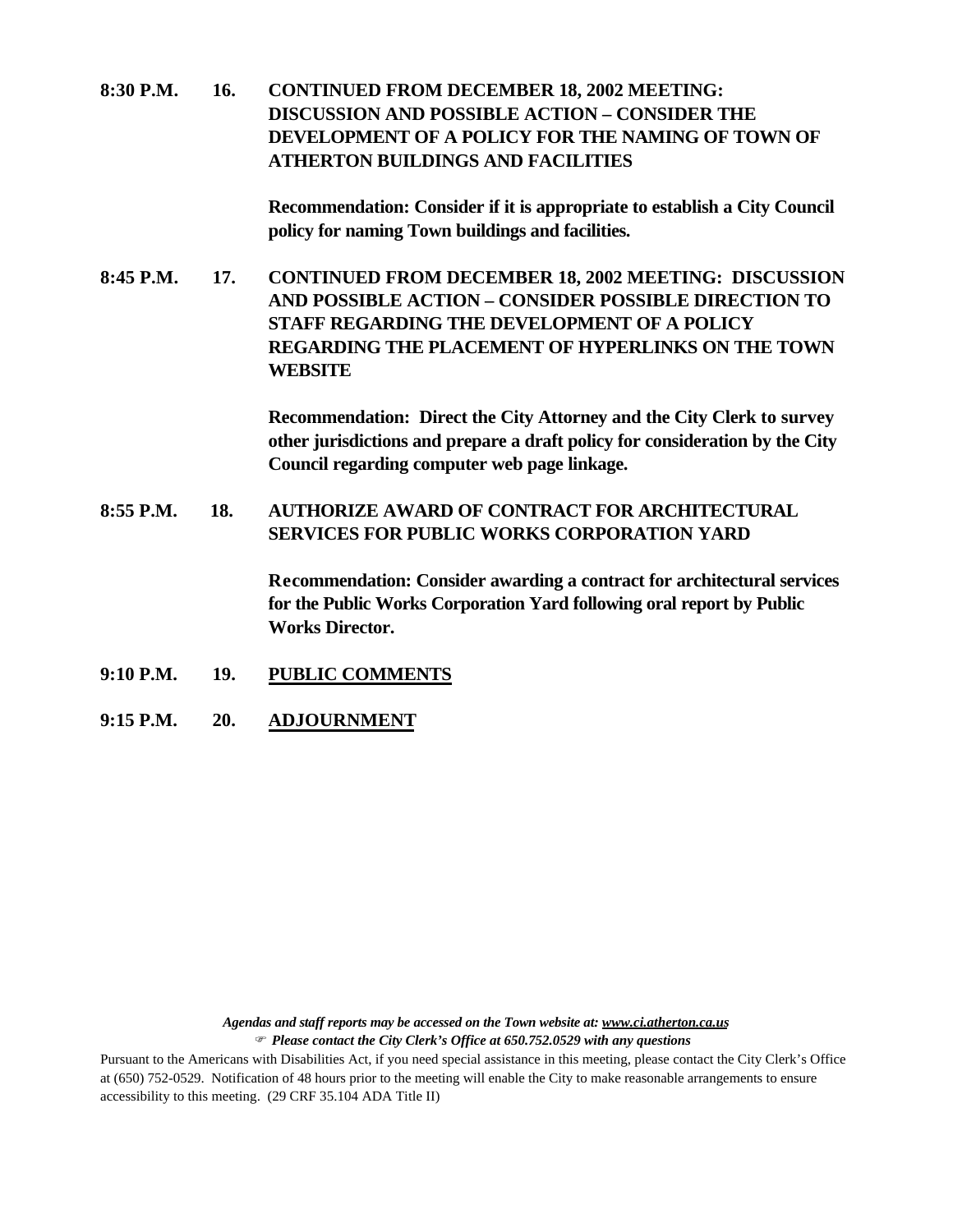

# **Draft Minutes Town of Atherton CITY COUNCIL/ATHERTON CHANNEL DRAINAGE DISTRICT December 18, 2002**

**6:00 P.M. Meeting Room Town Administrative Offices 91 Ashfield Road, Atherton Special Meeting**

**Mayor Carlson called the meeting to order at 6:00 p.m.**

- **1. ROLL CALL**
	- **PRESENT: Kathy McKeithen James R. Janz Alan B. Carlson Dianne M. Fisher William R. Conwell**

**City Manager Jim Robinson and City Attorney Marc Hynes were also present.**

- **2. PUBLIC COMMENTS There were no public comments.**
- **3. CLOSED SESSION**

**The Council adjourned to Closed Session at 6:05 p.m.**

- **4. RECONVENE TO OPEN SESSION The Council reconvened to Open Session. The following action was taken:**
	- **A. CONFERENCE WITH LEGAL COUNSEL ANTICIPATED LITIGATION – significant exposure to litigation pursuant to Government Code Section 54956.9(b). One potential case.**

**Direction was given to the City Attorney.**

**B. CONFERENCE WITH LEGAL COUNSEL – ANTICIPATED LITIGATION – initiation of litigation pursuant to Government Code Section 54956.9(c). One potential case.**

**Direction was given to the City Attorney.**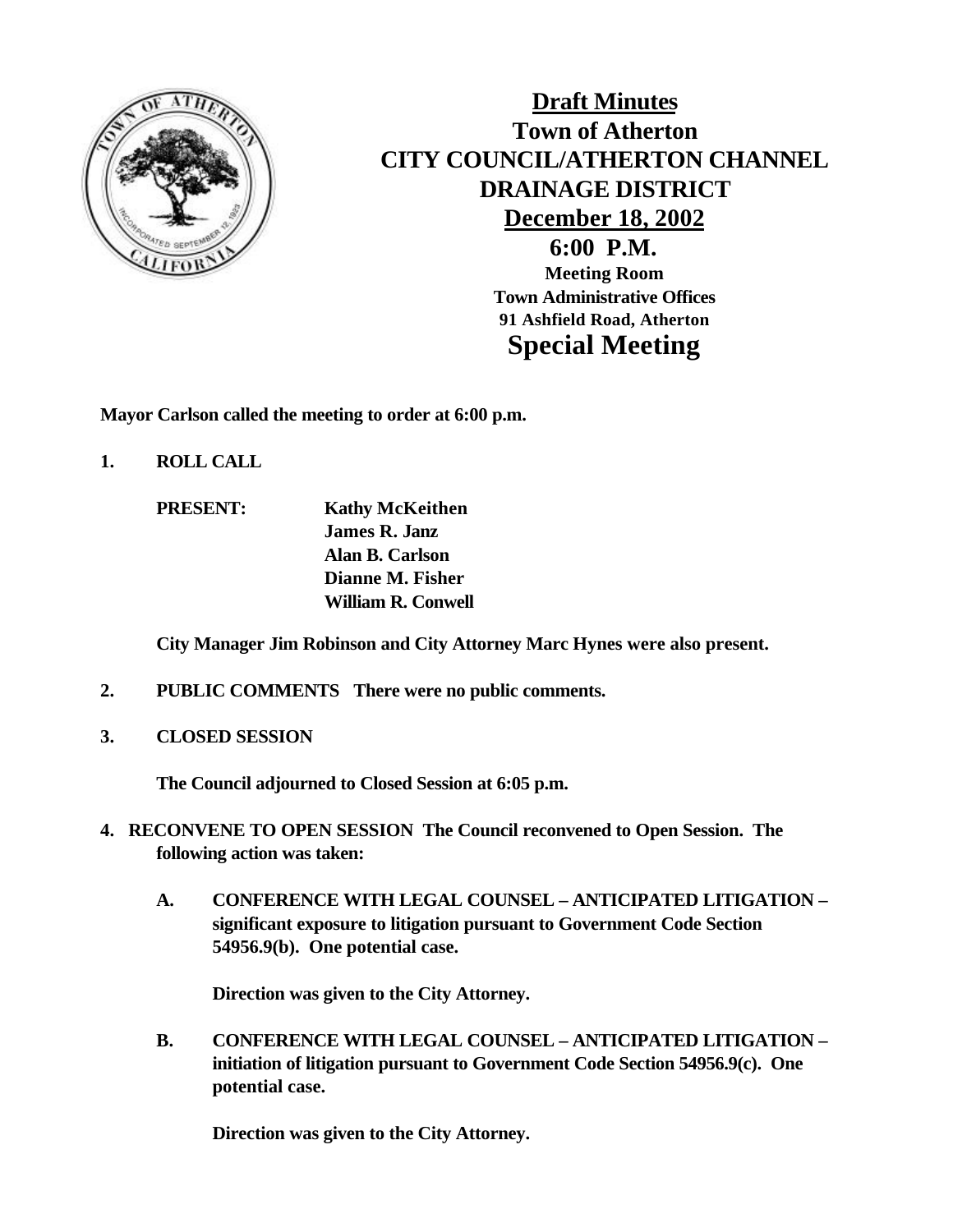### **C. LIABILITY CLAIMS - pursuant to Government Code Section 54956.95**

**Claimant: Mark Spencer Agency claimed against: Town of Atherton**

**The City Council voted unanimously to deny the claim.**

**Claimant: Nevin Spieker Agency claimed against: Town of Atherton**

**The City Council voted unanimously to deny the claim.**

# **5. ADJOURNMENT**

**The meeting adjourned at 6:55 p.m.**

**Respectfully submitted,**

**Alan B. Carlson, Mayor**

**\_\_\_\_\_\_\_\_\_\_\_\_\_\_\_\_\_\_\_\_\_\_\_\_\_\_**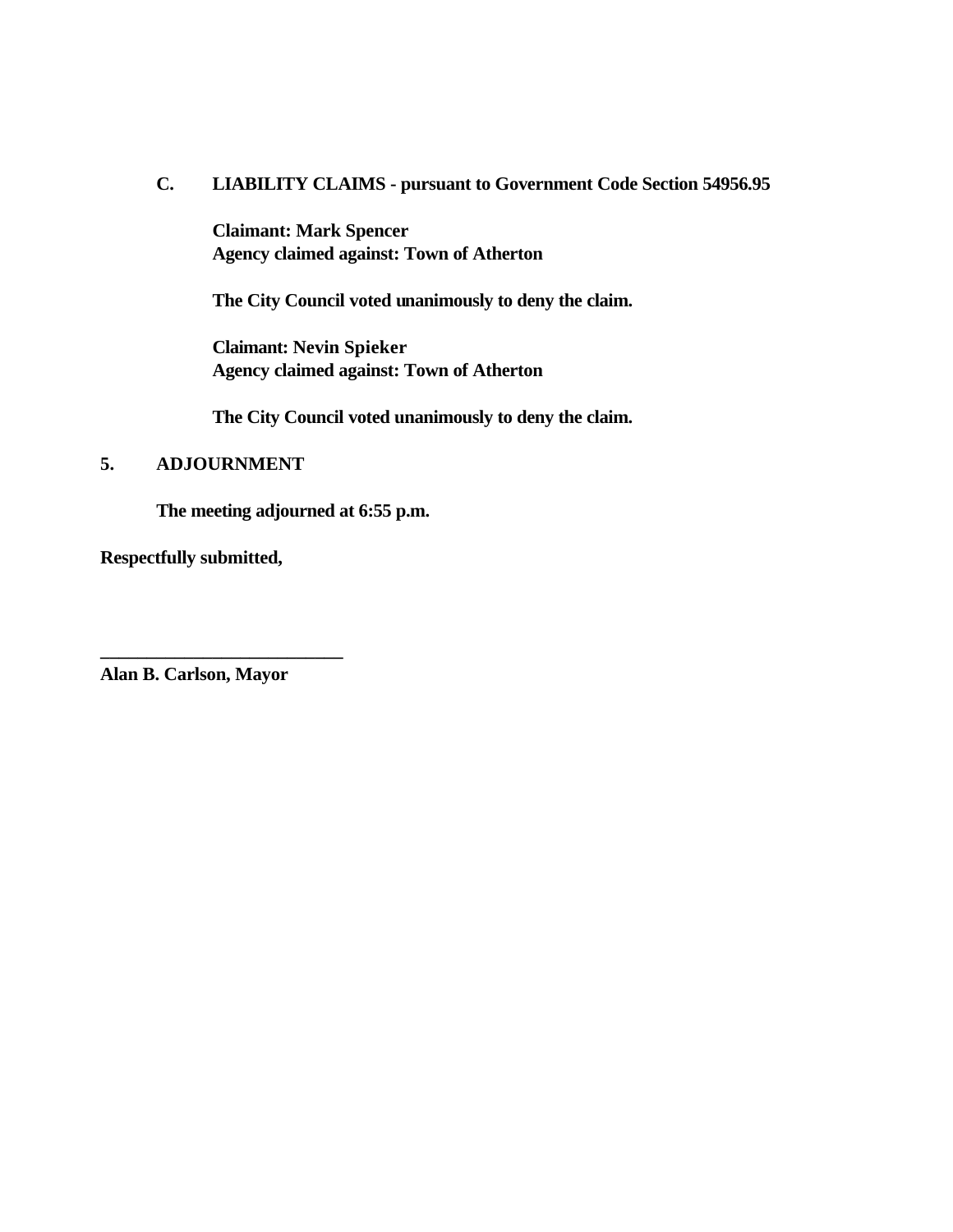

**Draft Minutes Town of Atherton CITY COUNCIL/ATHERTON CHANNEL DRAINAGE DISTRICT December 18, 2002 7:00 p.m. TOWN COUNCIL CHAMBERS** 94 Ashfield Road Atherton, California

# **REGULAR MEETING**

**Mayor Carlson called the meeting to order at 7:00 p.m.**

- **1. PLEDGE OF ALLEGIANCE**
- **2. ROLL CALL**

**PRESENT: Kathy McKeithen James R. Janz Alan B. Carlson Dianne M. Fisher William R. Conwell**

**City Manager Jim Robinson and City Attorney Marc Hynes were also present.**

# **3. PRESENTATIONS/APPOINTMENTS**

- **A. Proclamation for Police Chaplain Mike Ryan Mayor Carlson read a proclamation for Police Chaplain Mike Ryan. Jacqueline Clark, who will become the new chaplain for the Town, accepted the proclamation for Chaplain Ryan.**
- **B. The following presentations were made in honor of outgoing Council Member Dianne (Didi) M. Fisher:**
	- **San Mateo County Supervisor Rich Gordon presented a proclamation from the Board of Supervisors.**
	- **City Manager Jim Robinson read a proclamation presented by the Honorable Anna Eshoo, member of the U.S. House of Representatives, and also presented Council Member Fisher with a proclamation on behalf of Assembly Member Joe Simitian.**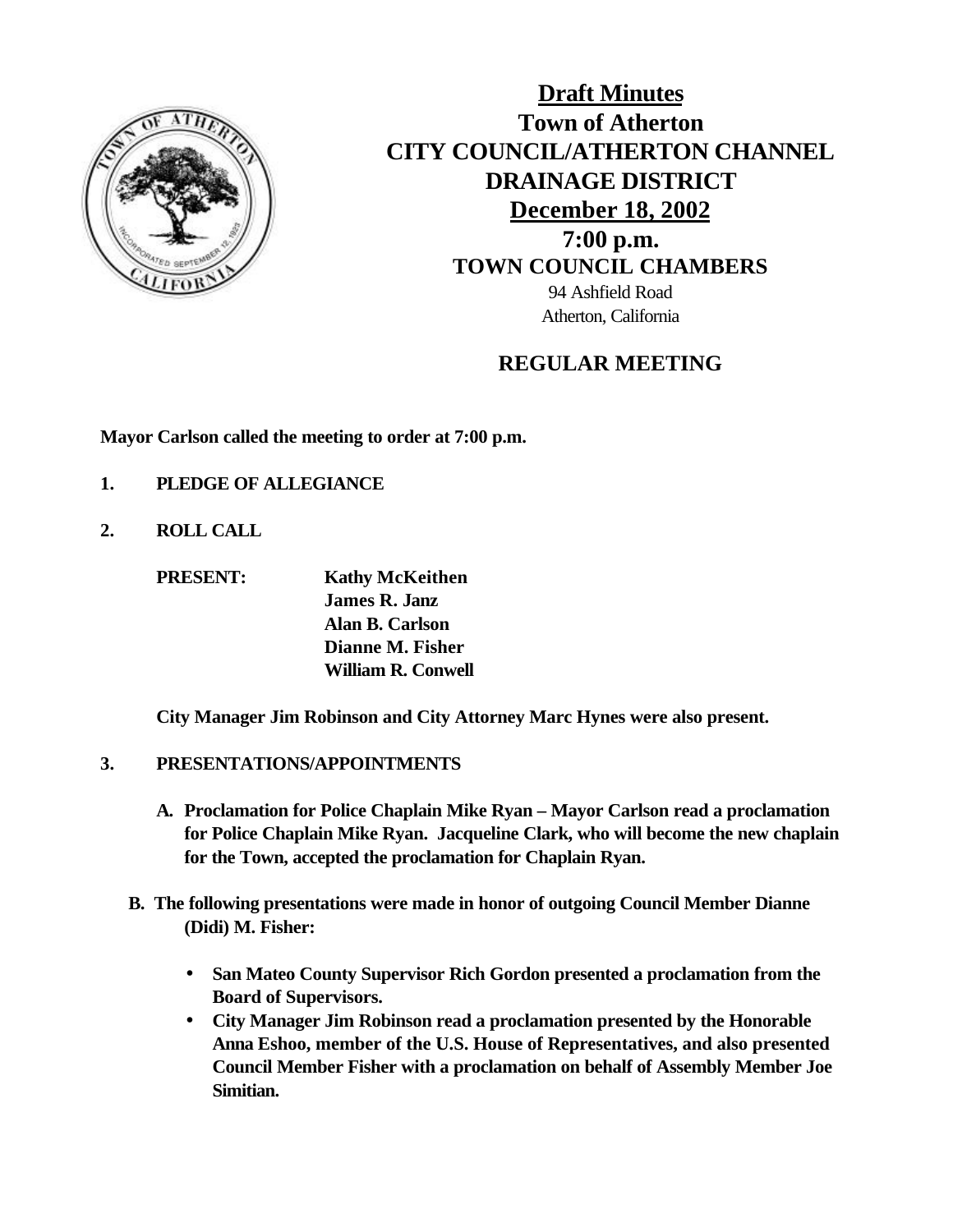- **Former Council Members Malcolm Dudley, Nan Chapman, Bob Huber, Chris Cobey, and John Fisher, and current Council Members Conwell, Janz, and McKeithen all congratulated Council Member Fisher.**
- **Jack Ringham, Phil Lively, Vit Eckersdorf (Holbrook Palmer Park Foundation), Charles Marsala, and Troy Henderson also commended Council Member Fisher.**
- **On behalf of the City Council and the Town, Mayor Carlson presented Council Member Fisher with a plaque commemorating her many years of public service.**
- **C. Vice Mayor Janz presented outgoing Mayor Alan B. Carlson with a plaque on behalf of the City Council.**
- **D. Mayor Carlson presented a certificate of appreciation to Charles Marsala for his years of service on the Park and Recreation Commission, the Arts Committee, and the Waste Reduction/Recycling Committee.**
	- **E. Appointment of two members to the Park and Recreation Commission.**

**MOTION – to accept the recommendation of the Council Screening Committee to appoint Shirley Carlson and Catherine Westover to the Park and Recreation Commission to complete the terms of Charles Marsala and Polly Berquist.**

**M/S Fisher/Janz Ayes: 5 Noes: 0 Abstain: 0 Absent: 0**

# **3. COUNCIL REPORTS**

- **Council Member Conwell reported that there will not be a Criminal Justice Committee meeting in December. He attended the C/CAG meeting and reported that C/CAG has hired a lobbyist. The San Francisco Airport Roundtable met in December. Airport traffic is down 23%. Noise complaints are also down. Council Member Conwell will report on the status of the Runway Reconfiguration Project at a later meeting.**
	- **Vice Mayor Janz reported on the Council of Cities meeting held November 22. Action taken was the election of Redwood City Council Member Jim Hartnett to represent the Council of Cities on the SamTrans Board, and Redwood City Council Member Ira Ruskin to the San Mateo Transportation Authority. Vice Mayor Janz attended the Atherton Channel Sub-committee meeting December 16.**
	- **Council Member McKeithen reported on the walk-through of the City Manager's house which was conducted by a sub-committee consisting of Council Members McKeithen and Fisher. A more detailed report will be provided to the Council at a later date. She attended the Atherton Channel Drainage District Sub-committee meeting on December 16. An update on the technical studies was provided by BKF and environmental consultants H.T. Harvey and Associates. The Sub-committee will next meet in February at a date to be determined.**
	- **Council Member Fisher reported on the Audit Committee meeting held last week. The Audit Committee will recommend on the January 15 Council Agenda that the City Council extend the current auditor's contract for two more years. She also attended**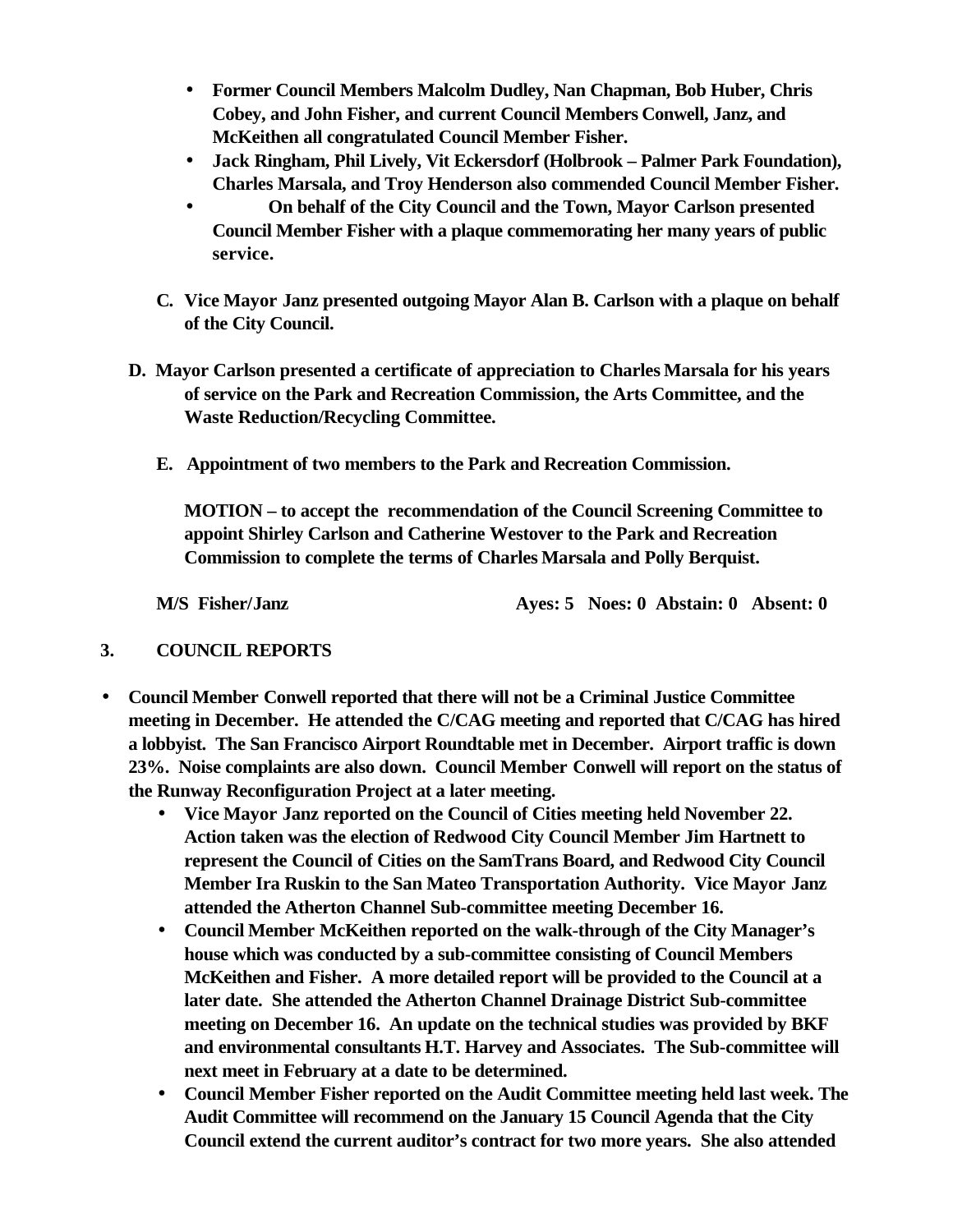**the Library JPA meeting where the Board received a report on the timetable for the incoming library director.**

• **Mayor Carlson expressed appreciation to the Council for their work during his term as mayor and congratulated Council Member Conwell on his appointment as Chair of the San Mateo Criminal Justice Commission. He also commended City Manager Jim Robinson and the Town staff.**

**Mayor Carlson called a ten minute recess. The meeting was called back to order at 8:35 p.m.**

### **5. INDUCTION OF NEW COUNCIL MEMBERS**

**City Clerk Sharon Barker administered the oath of office to returning Council Members Alan B. Carlson, William R. Conwell, and incoming Council Member Charles E. Marsala, who were appointed in November by the Council in lieu of an election.**

### **6. CITY COUNCIL REORGANIZATION**

**Nominations for the Office of Mayor and Vice Mayor were conducted by City Clerk Sharon Barker.**

**Mayor Carlson nominated Vice Mayor Janz for Mayor. Council Member Conwell seconded the nomination. There being no other nominations, the nominations were closed.**

**The Council voted unanimously to select James R. Janz for Mayor.**

**Nominations for the Office of Vice Mayor were taken. Mayor Janz nominated Council Member McKeithen for Vice Mayor. Council Member Carlson seconded the nomination. There being no other nominations, the nominations were closed.**

**The City Council voted unanimously to select Kathy McKeithen for Vice Mayor.**

**Mayor Janz and Vice Mayor McKeithen were seated and the gavel was handed over to Mayor Janz.**

### **7. PUBLIC COMMENTS**

**Bob Jenkins, 36 Irving Avenue, spoke from the audience.**

### **8. STAFF REPORTS**

**City Manager Jim Robinson commended Public Works Director Cliff Temps and the Public Works staff on their handling of the recent storm damage and clean-up. The City Manager also reported on an invoice from the Bills and Claims listing at the request of Vice Mayor McKeithen.**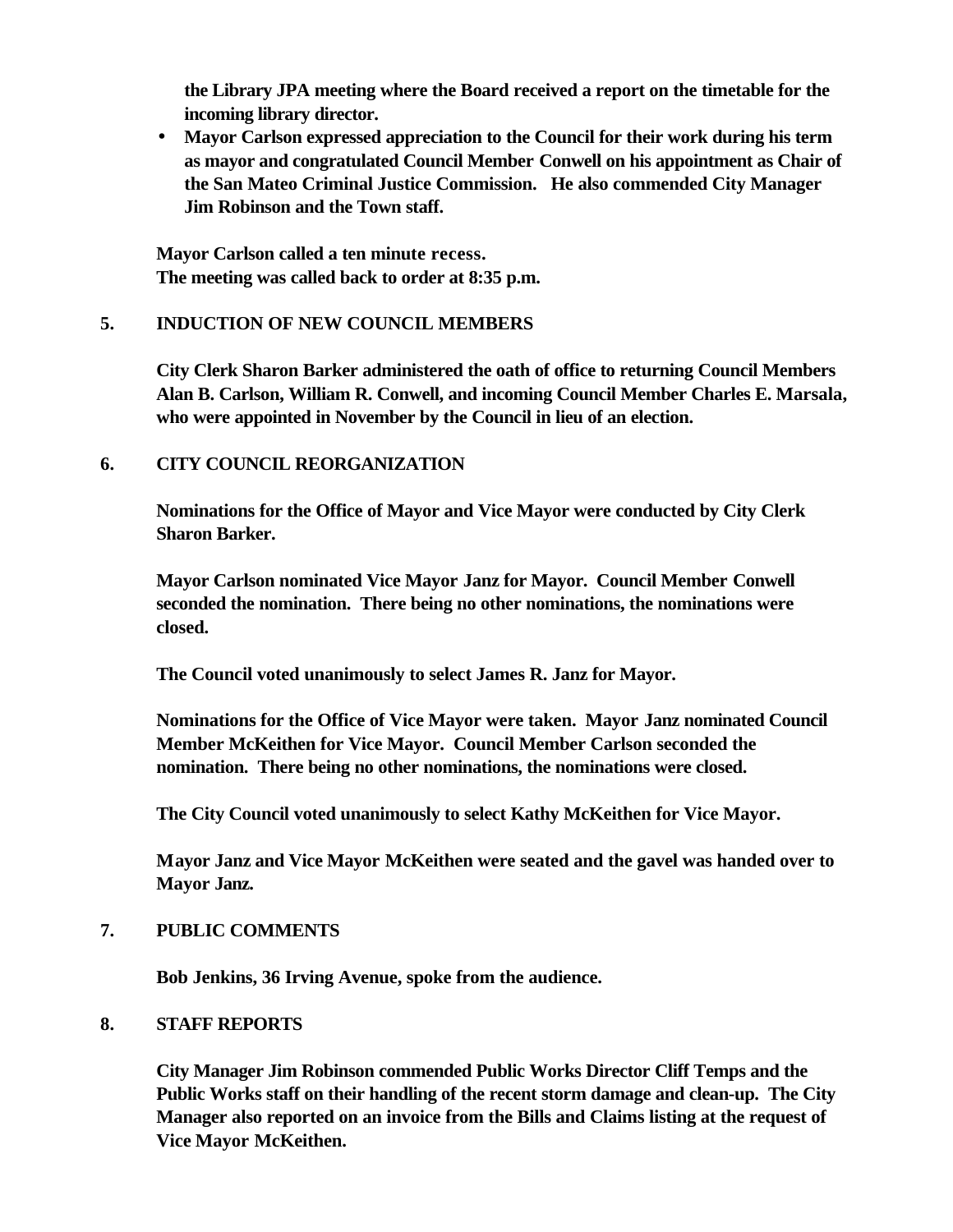**City Attorney Marc Hynes reported out of the closed session held at 6:00 p.m. as follows:**

**A. CONFERENCE WITH LEGAL COUNSEL – ANTICIPATED LITIGATION – significant exposure to litigation pursuant to Government Code Section 54956.9(b). One potential case.**

**Direction was given to the City Attorney.**

**B. CONFERENCE WITH LEGAL COUNSEL – ANTICIPATED LITIGATION – possible initiation of litigation pursuant to Government Code Section 54956.9(c). One potential case.**

**Direction was given to the City Attorney.**

 **C. LIABILITY CLAIMS - pursuant to Government Code Section 54956.95**

**Claimant: Mark Spencer Agency claimed against: Town of Atherton**

**The City Council voted unanimously to deny the claim.**

**Claimant: Nevin Spieker Agency claimed against: Town of Atherton**

**The City Council voted unanimously to deny the claim.**

**Mayor Janz asked staff to send out the list of committees for assignments to Council Members. The Mayor will make the appointments at the January meeting. He asked for a Council Member to volunteer to attend the next Library JPA Governing Board meeting on January 6. Council Member Marsala will attend.**

# **9. COMMUNITY ORGANIZATION ROUNDTABLE REPORT**

**No report.**

### **CONSENT CALENDAR**

**Council Member Conwell asked to remove Item 15 from the Consent Agenda. Council Member Carlson asked that Item 17 be removed from the Consent Agenda.**

**MOTION – to approve the consent agenda with the exception of Item 15 which was placed on the Regular Agenda as Item 23, and Item 17 which was placed on the Regular Agenda as Item 19.**

**Vice Mayor Member McKeithen stated she would not participate in the vote for**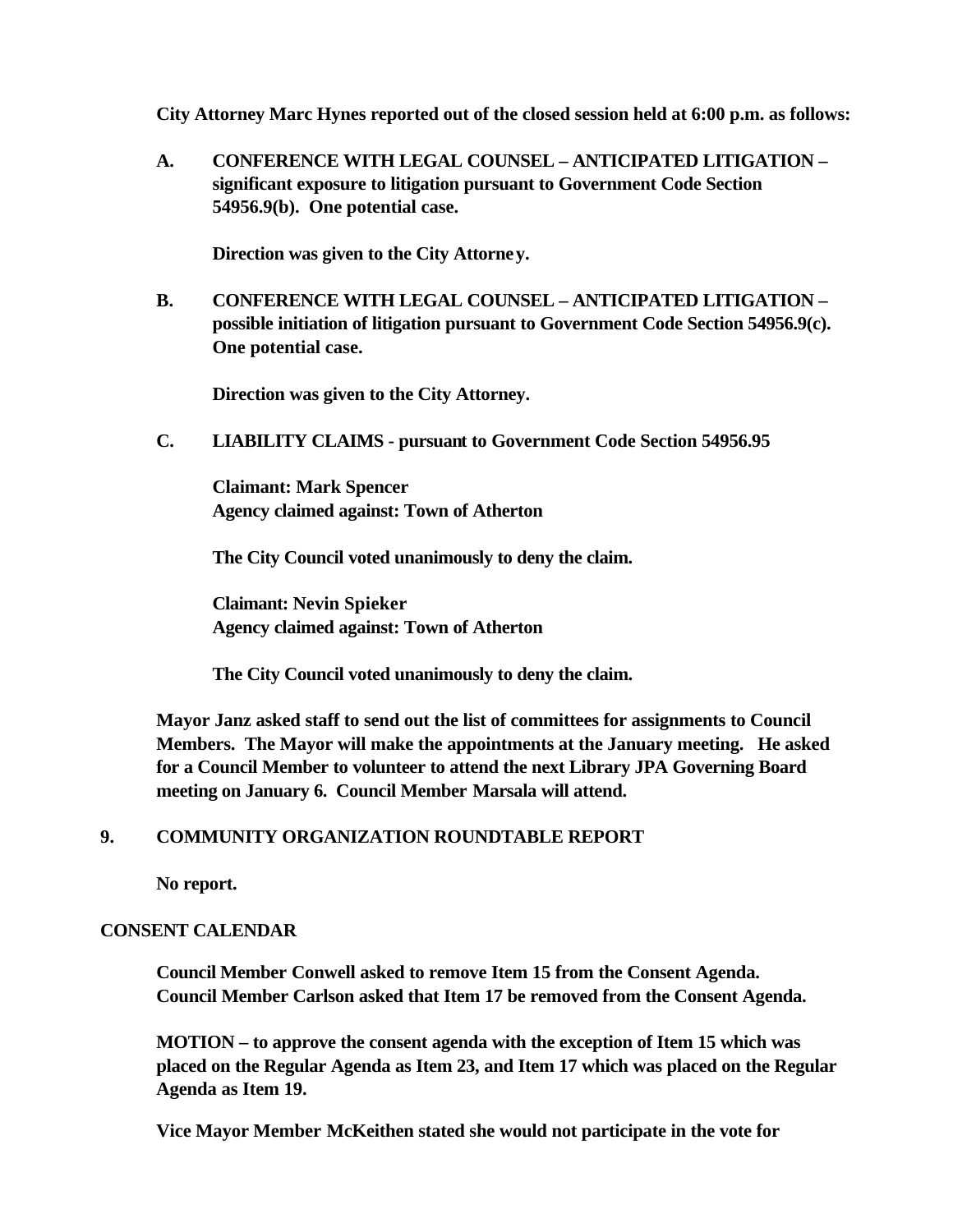**Item 14.**

- **10. APPROVED THE MINUTES OF SPECIAL JOINT CITY COUNCIL / PARK AND RECREATION COMMISSION MEETING OF NOVEMBER 19, 2002, SPECIAL COUNCIL MEETING OF NOVEMBER 20, 2002, AND REGULAR COUNCIL MEETING OF NOVEMBER 20, 2002**
- **11. APPROVED THE BILLS AND CLAIMS FOR NOVEMBER 2002 IN THE AMOUNT OF \$1,537,496**
- **12. ACCEPTED THE MONTHLY FINANCIAL REPORT FOR NOVEMBER 2002**
- **13. ADOPTED ORDINANCE NO. 537 AMENDING TITLE 15 OF THE ATHERTON MUNICIPAL CODE ADOPTING CURRENT BUILDING, PLUMBING, MECHANICAL, ADMINISTRATIVE, HOUSING, ELECTRICAL, AND ABATEMENT OF DANGEROUS BUILDINGS CODES**
- **14. ADOPTED ORDINANCE NO. 538 AMENDING ATHERTON MUNICIPAL CODE SECTION 3.16.080 RELATED TO PURCHASING PROCEDURES**
- **15. Removed from the Consent Agenda and moved to Item No. 23 of the Regular Agenda.**
- **16. APPROVED CONTRACT FOR RETENTION OF COUNSEL**

**Authorized the City Manager to execute an agreement with the City of Palo Alto for legal services to be provided by Mr. Lance Bayer in the case of conflicts encountered by the City Attorney.**

**17. Removed from the Consent Agenda and moved to Item 19A of the Regular Agenda.**

# **PUBLIC HEARING**

# **18. PUBLIC HEARING – 150 VALPARAISO AVENUE, APPEAL OF CONDITIONAL USE PERMIT DECISION BY PLANNING COMMISSION – DRIVEWAY CONDITION**

**Council Member Marsala recused himself from discussion on this item due to a potential conflict of interest, and stepped down from the dais.**

**Town Planner Neal Martin presented the staff report for this item. An appeal was received on November 18 of the decision made by the Planning Commission to modify the Conditional Use Permit approved in 1998 for the sports pavilion at Sacred Heart Schools. The modified CUP eliminates the conditions relating to a new driveway and adds new**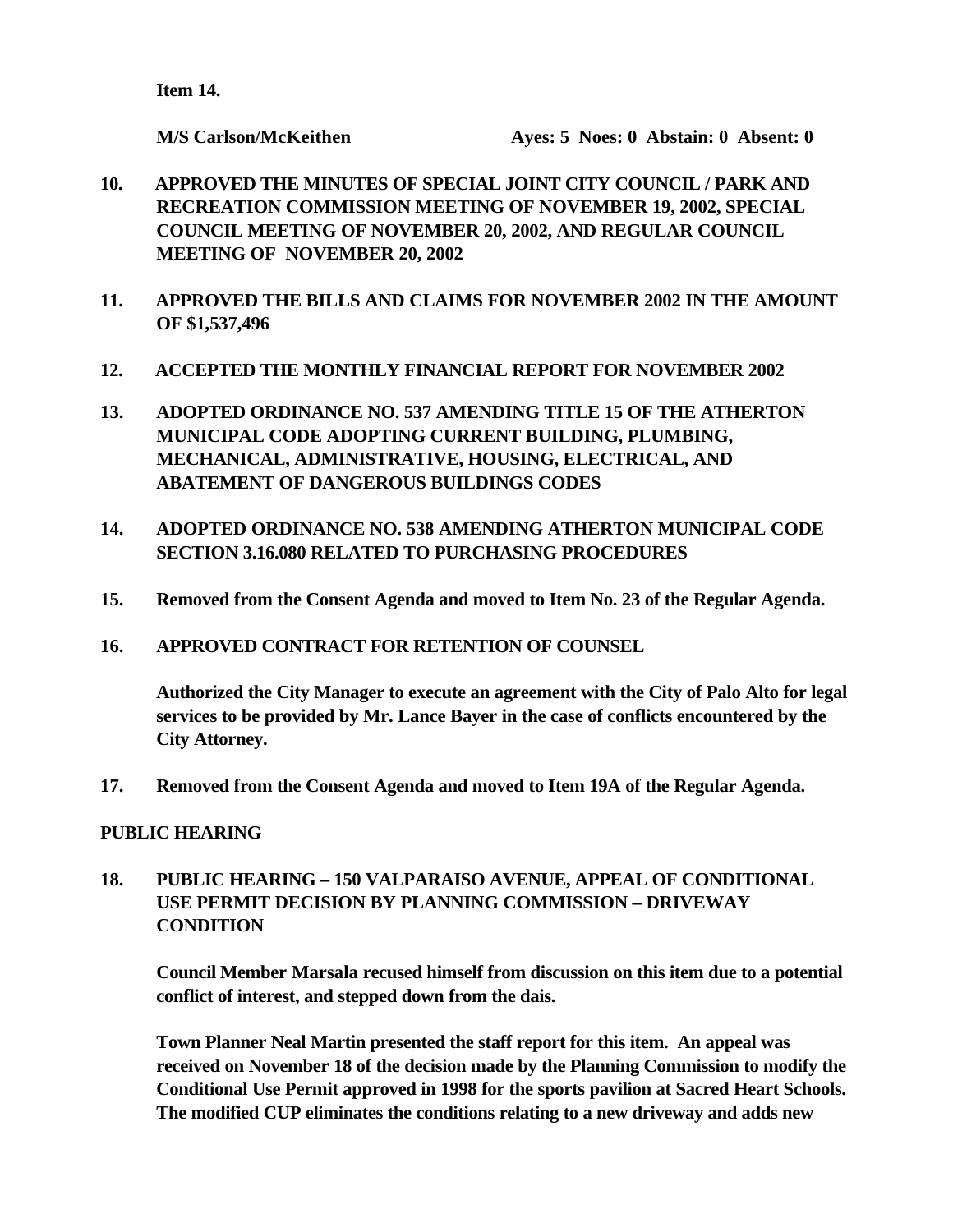**conditions regarding traffic operations and requires that Sacred Heart Schools retain the driveway location on its Master Plan subject to certain conditions.**

**Mark Spencer of DKS Associates presented information on the traffic study performed on Valparaiso Avenue.**

**Mayor Janz opened the public hearing at 10:00 p.m. The following testimony was heard: Marguerette Shepard Paponis, 96 MacBain Avenue, appellant Frank Lee, 80 MacBain Avenue, appellant Lou Paponis, 96 MacBain Avenue, appellant Terri Waters, 25 Emilie Avenue, appellant Edward Goodstein, 71 MacBain Avenue, appellant Charles Marsala, 33 Emilie Avenue, in favor of appeal Charlie Schrek, 1220 Arbor Road, Menlo Park Keith Wollenberg, 97 Michaels Way, in favor of appeal Lee DuBoc, Vice Mayor, City of Menlo Park Gail Farwell, 1240 Arbor Road, Menlo Park Bob Huber, One Frederick Avenue Claudia Lee, 80 MacBain Avenue, in favor of appeal Ron Parlante, 78 MacBain Avenue Phil Lively, 24 Hawthorn, Planning Commission Chair**

**Mayor Janz closed the public hearing at 11:47 p.m. and called for a five minute break. The meeting reconvened at 11:55 p.m.**

**Discussion ensued regarding the validity of the traffic counts, and whether the previous action that the Planning Commission took in 1998 was carried out by the CUP. It was determined that the issues brought up by the residents during the public hearing could not be addressed under this item, and that the issue before the Council only relates to the decision made by the Planning Commission on November 7. The Council agreed that the issue of street definitions should be further considered by the General Plan Committee, and that the Transportation Committee should further consider traffic studies.**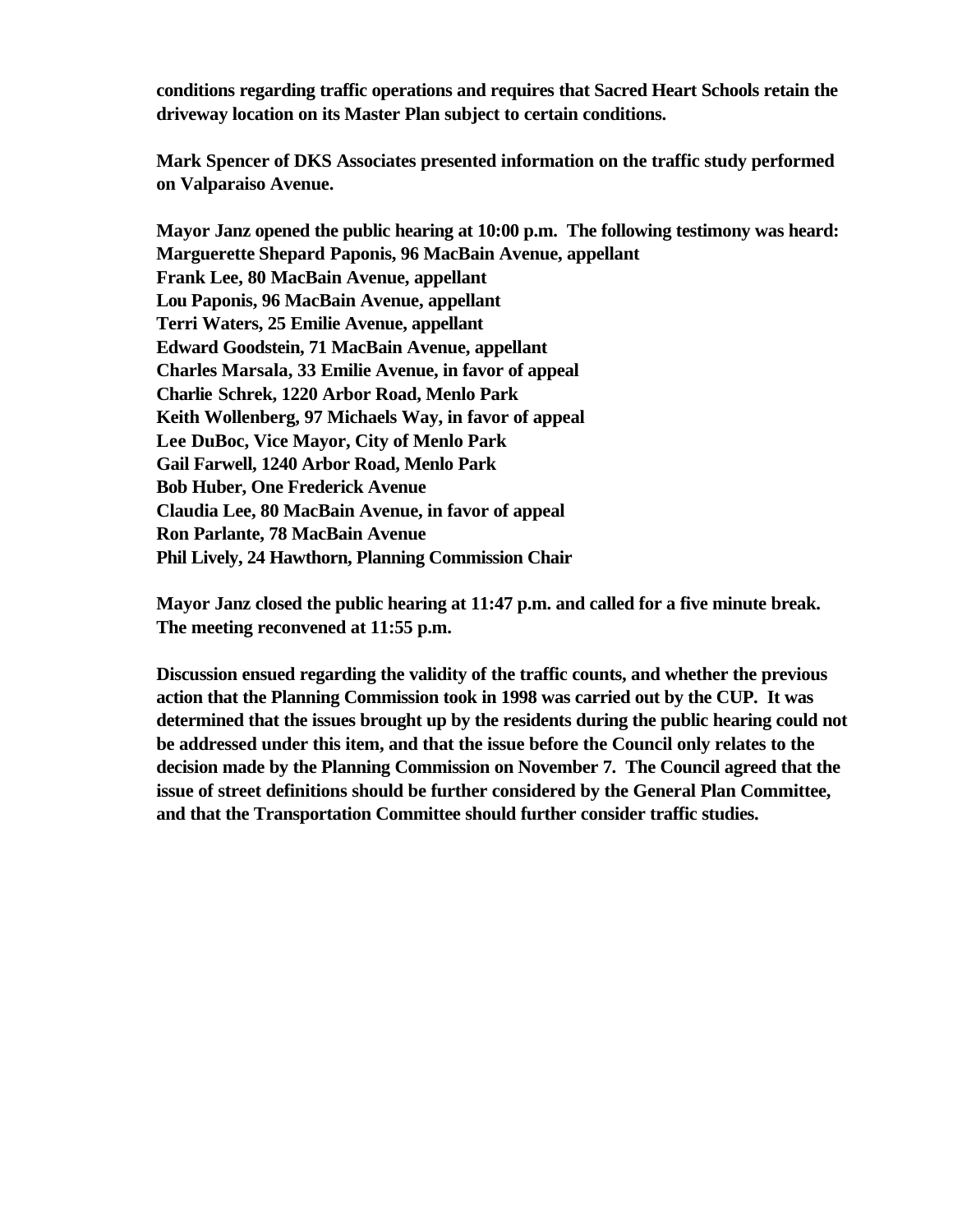**MOTION – related to the appeal of the Planning Commission decision concerning a proposed driveway at 150 Valparaiso: 1) Adopt the Draft Initial Study and Negative Declaration prepared for the Sacred Heart Schools track, tennis court construction and internal driveway location project (revised dated August 30, 2002), and declare that they have considered that document in its deliberations concerning this matter, and 2) Make the findings enumerated in the Staff Report for the reasons noted in the Staff Report, and 3) Deny the appeal and uphold the decision of the Planning Commission to approve the modification to the Conditional Use Permit withholding the driveway condition and adding other conditions as stated in the Draft Conditional Use Permit Certificate, with modification to No. 5 of the Conditional Use Permit Certificate to include that the annual traffic survey to be provided by Sacred Heart Schools be conducted by an independent professional firm and that the Planning Commission not be authorized to change the frequency of the traffic survey documentation.**

**M/S Carlson/Janz Ayes: 5 Noes: 0 Abstain: 0 Absent: 0**

**Motion – to request that the General Plan Committee consider for clarification the definition of street types in the circulation element of the Housing Element, in particular to address an ambiguity in vehicle numbers between streets classified as local being those with a daily traffic capacity of 1,000 vehicles or less, but the next step up being defined as collector streets having a daily vehicle capacity of 2,500 to 12,000.**

| M/S McKeithen/Carlson |  | Aves: 5 Noes: 0 Abstain: 0 Absent: 0 |  |
|-----------------------|--|--------------------------------------|--|
|                       |  |                                      |  |

**The Council directed staff to agendize for the January 15 regular meeting an item to direct the Transportation Committee to meet with residents and appropriate professionals to begin the process to address traffic issues on Emilie Avenue connected with the operations of Sacred Heart Schools, and determine what is needed to come up with additional information on the traffic patterns and volumes in the affected area, and to bring requests for any further traffic studies back to the Council, and ultimately to pursue the goal of finding a solution to the traffic on Emilie Avenue.**

### **REGULAR AGENDA**

**The following item was moved from the Consent Agenda:**

### **17. ACCEPTANCE OF DONATION OF ELECTRIC VEHICLE**

**Police Chief Brennan presented the staff report for this item. The Atherton Police Department has qualified to receive an electric vehicle provided by the Ford Motor Company. It is planned for the vehicle to be used by the School Resource Officers, the Community Service Officer, and as a general use vehicle.**

**MOTION – to accept the donation of an electronic vehicle for the Police Department.**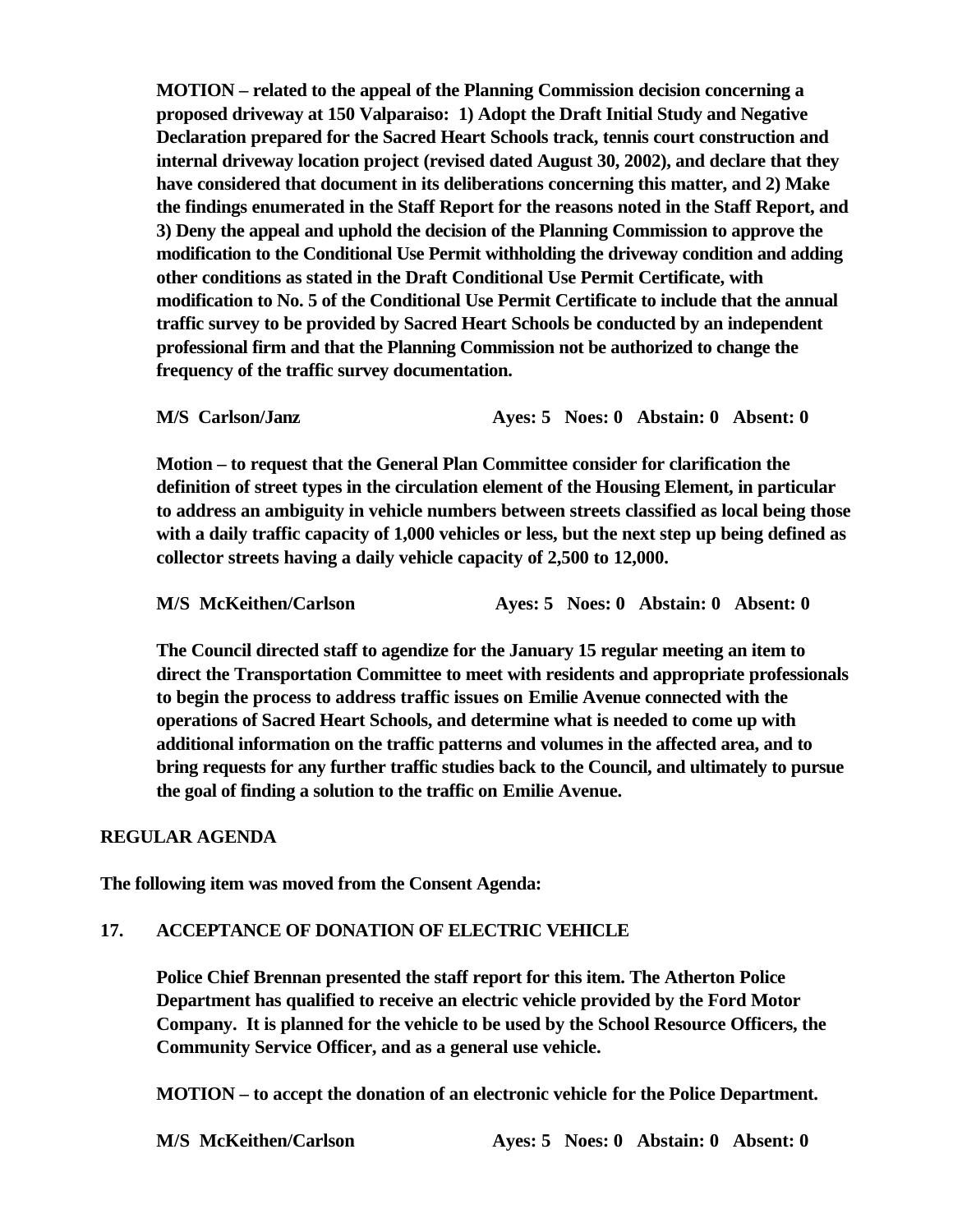# **19. CONSIDERATION OF LINDENWOOD HOMES ASSOCIATION PROPOSAL TO CONSTRUCT AN ENTRANCE GATE AT OAK GROVE AVENUE**

**City Manager Jim Robinson presented the staff report for this item. Lindenwood Homes Association representative Bob Huber presented plans for a gate which is proposed to be constructed at Oak Grove Avenue. The gate is similar to the gate that was completed at Frederick Avenue in 1994. The City Attorney advised that approval of the gate would require an amendment to the existing encroachment ordinance. It was agreed that staff would not be directed to work on an agreement with the Lindenwood Homes Association until the costs for the gate are determined.**

**MOTION – give direction to staff to prepare an amendment to the encroachment ordinance, and to direct the General Plan Committee to review the ordinance to determine if other Town gates are subject to encroachment.**

**M/S McKeithen/Carlson Ayes: 5 Noes: 0 Abstain: 0 Absent: 0**

### **20. LEAGUE OF CALIFORNIA CITIES MAYORS AND COUNCIL MEMBERS INSTITUTE**

**Council Member Marsala stated that he would like to attend the League of California Cities Mayors and Council Members Institute in Sacramento from January 8 to 10.**

**MOTION – to approve the attendance of any Council Member who wished to attend the League Institute.**

**M/S McKeithen/Janz Ayes: 5 Noes: 0 Abstain: 0 Absent: 0**

**21. DISCUSSION AND POSSIBLE ACTION – CONSIDER DEVELOPMENT OF A POLICY FOR THE NAMING OF TOWN OF ATHERTON BUILDINGS AND FACILITIES**

**The Council agreed to continue this item to the next meeting.**

# **22. DISCUSSION AND POSSIBLE ACTION – CONSIDER POSSIBLE DIRECTION TO STAFF REGARDING THE DEVELOPMENT OF A POLICY REGARDING THE PLACEMENT OF HYPERLINKS ON THE TOWN WEBSITE**

**The Council agreed to continue this item to the next meeting.**

**The following item was removed from the Consent Agenda:**

# **15. AMENDED CONTRACT FOR SERVICES – TOWN OF ATHERTON/STUBBS AND LEONE**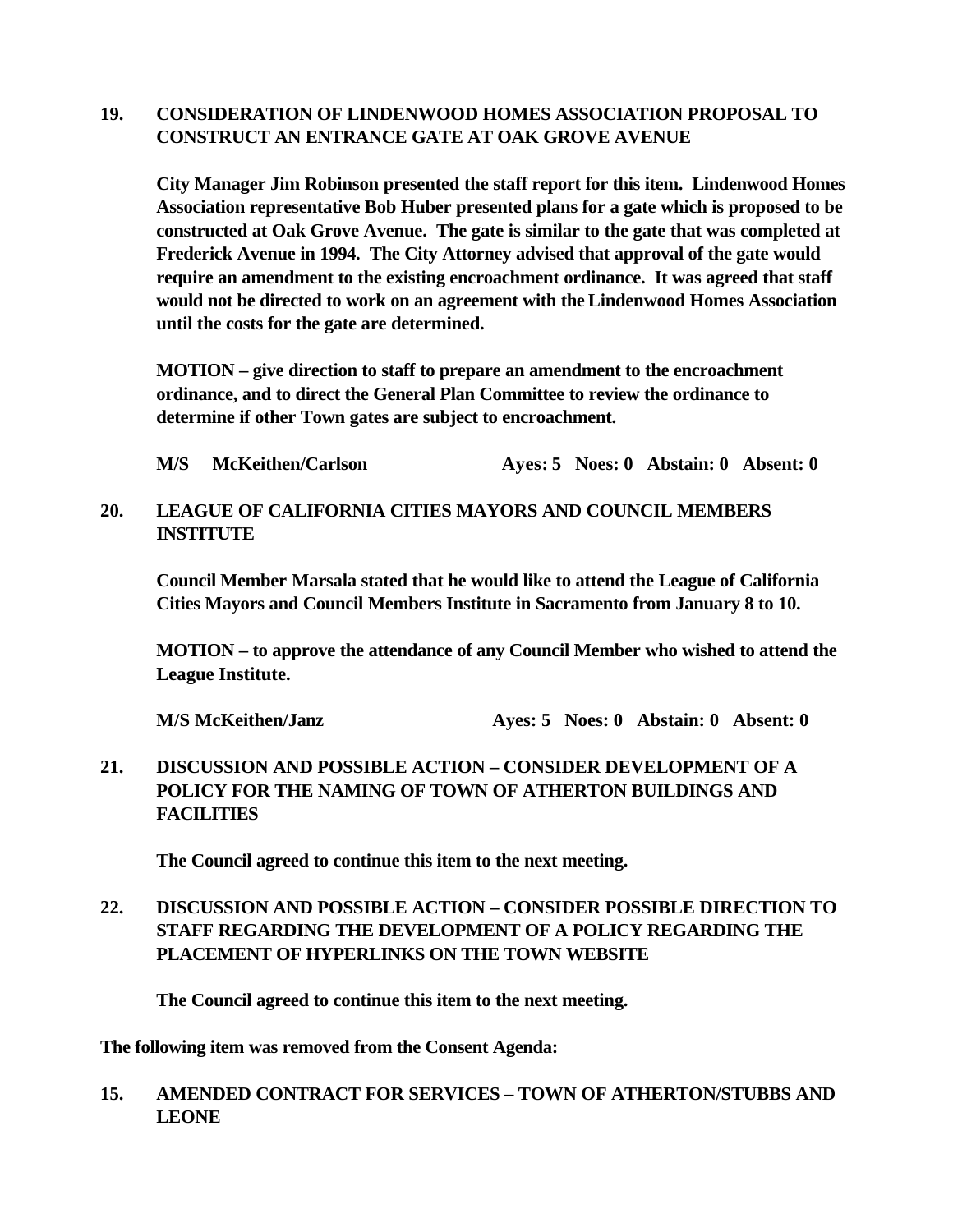**City Attorney Marc Hynes clarified the proposed amendment to the contract between the Town of Atherton and the firm of Stubbs and Leone.**

**MOTION – to approve the amendment to the contract for services between the Town of Atherton and Stubbs & Leone, increasing the hourly rates for attorney time to \$175.00 per hour, and paralegal time to \$150.00 per hour.**

**M/S Carlson/McKeithen Ayes: 5 Noes: 0 Abstain: 0 Absent: 0**

**23. PUBLIC COMMENTS**

**There were no public comments.**

**24. ADJOURNMENT**

**The meeting adjourned at 1:30 a.m.**

**Respectfully submitted,**

**\_\_\_\_\_\_\_\_\_\_\_\_\_\_\_\_\_\_\_\_\_\_\_\_**

**Sharon Barker City Clerk**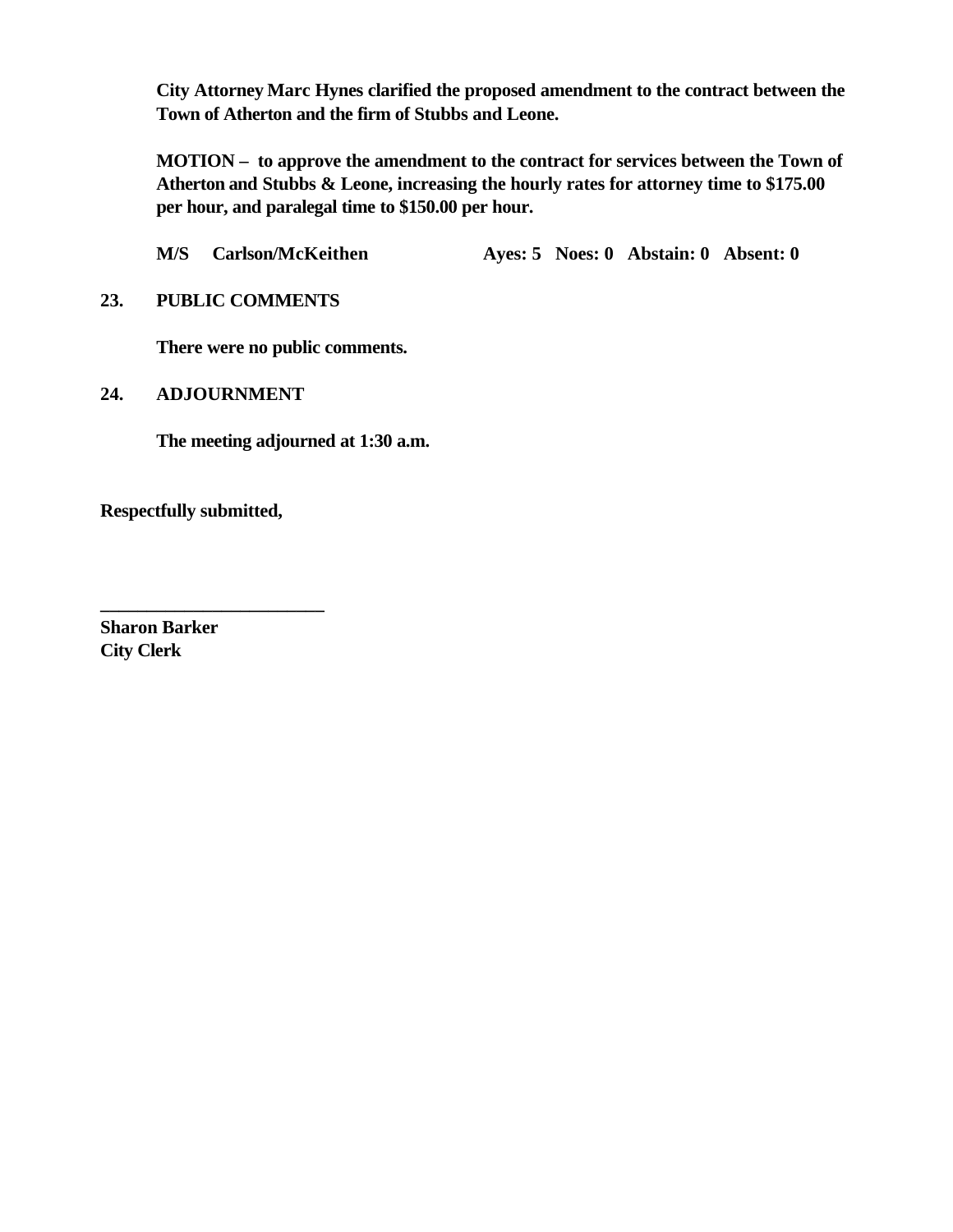# **TOWN OF ATHERTON** CLAIMS LIST

December, 2002

| Payroll Checks              | 1659 – 1738   |        | 47.474    |
|-----------------------------|---------------|--------|-----------|
| <b>Electronic Transfers</b> |               |        | 274,316   |
| $A/P$ Checks                | 14357 - 14571 |        | 500,502   |
|                             |               | TOTAL. | \$822,292 |

I, James H. Robinson, City Manager of the Town of Atherton, do hereby certify under penalty of perjury that the demands listed above, check numbers 1659 through 1738 (Payroll) and 14357 through 14571 (Accounts Payable), and Electronic Transfers for Employees Federal Payroll Taxes and fees, inclusive, amount to \$822,292 are true and correct, and that there are funds for payment.

> James H. Robinson City Manager

\_\_\_\_\_\_\_\_\_\_\_\_\_\_\_\_\_\_\_\_\_\_\_\_\_\_\_\_\_\_\_

\_\_\_\_\_\_\_\_\_\_\_\_\_\_\_\_\_\_\_\_\_\_\_\_\_\_\_\_\_\_\_

The above claims, Payroll check numbers 1659 through 1738, Accounts Payable check numbers 14357 through 14571 and Electronic Transfers for employees federal payroll taxes and fees, amount to \$822,292; and are hereby approved for payment.

|     | <b>SOURCE OF FUNDS</b>                |           |  |  |  |  |
|-----|---------------------------------------|-----------|--|--|--|--|
| 101 | General Fund                          | \$668,659 |  |  |  |  |
| 105 | Tennis Fund                           | 15        |  |  |  |  |
| 201 | <b>Special Parcel Tax</b>             | 12,361    |  |  |  |  |
| 202 | Transportation                        | 4,101     |  |  |  |  |
| 203 | Gas Tax Fund                          |           |  |  |  |  |
| 210 | Road Construction Impact Fees         |           |  |  |  |  |
| 213 | Library Special Revenue Fund          | 949       |  |  |  |  |
| 401 | <b>General Capital Projects</b>       | 48,320    |  |  |  |  |
| 402 | <b>Storm Drainage</b>                 |           |  |  |  |  |
| 403 | <b>Atherton Channel District</b>      | 8,136     |  |  |  |  |
| 404 | Park Playground Improvement           |           |  |  |  |  |
| 405 | Middlefield Road Rehab.               | 6,969     |  |  |  |  |
| 406 | <b>Facilities Construction</b>        | 55,647    |  |  |  |  |
| 610 | Vehicle Replacement                   |           |  |  |  |  |
| 611 | Computer Maint. & Replacement         | 9,529     |  |  |  |  |
| 612 | <b>Administrative Services</b>        | 2,608     |  |  |  |  |
| 614 | <b>Workers Compensation Insurance</b> |           |  |  |  |  |
| 715 | <b>Evans Estate</b>                   | 4,033     |  |  |  |  |
| 730 | H-P Park Improvement                  |           |  |  |  |  |
| 740 | <b>Tree Committee</b>                 | 965       |  |  |  |  |
|     | TOTAL                                 | \$822,292 |  |  |  |  |

James R. Janz Mayor, Town of Atherton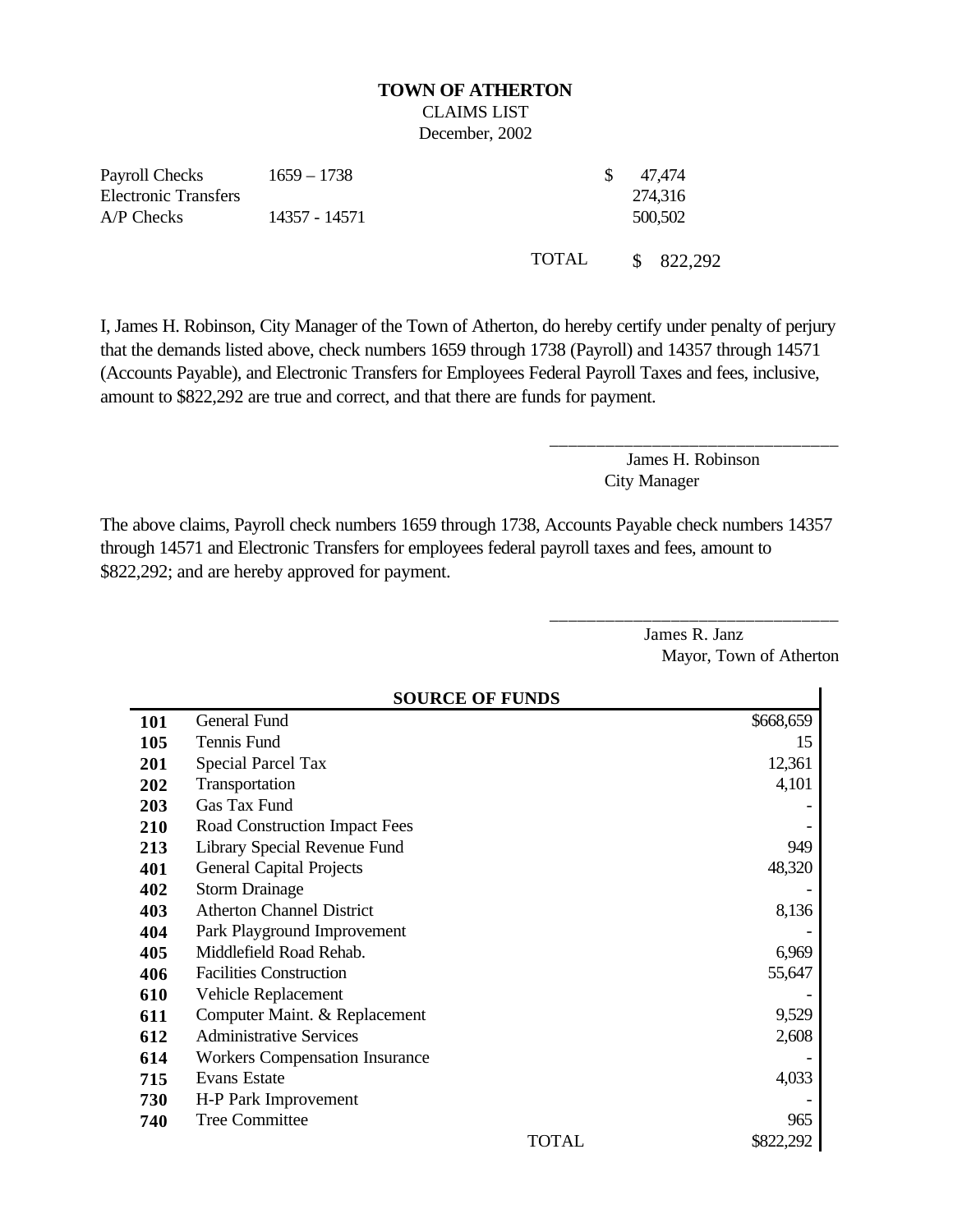**Item No. 10**



# **Town of Atherton**

# **CITY COUNCIL STAFF REPORT**

**TO: HONORABLE MAYOR AND CITY COUNCIL**

**FROM: JOHN P. JOHNS, FINANCE DIRECTOR**

**DATE: FOR THE MEETING OF JANUARY 15, 2003**

# **SUBJECT: MONTHLY FINANCIAL REPORT, DECEMBER 2002**

# **RECOMMENDATION:**

Receive and file Monthly Financial Report for December 2002.

# **INTRODUCTION:**

The attached schedules show revenues and expenditures and fund balance for all funds as of December 31st, 2002.

# **HIGHLIGHTS**

In December, the Town received its first installment of secured property taxes and parcel tax revenues. Additionally, during the month of December, internal services fund charges and operating transfers to the General Fund were executed. The amount of such internal services fund charges and operating transfers were \$242,623 and \$422,000 respectively, and represented 50 percent of the amounts budgeted for FY 2002-2003.

For the six months ended December 31<sup>st</sup> 2002, General Fund expenditures amounted to 49 percent of budgeted expenditures while General Fund revenues amounted to 47 percent of budgeted.

Prepared by: Approved by:

*s/John P. Johns\_* \_\_\_\_\_\_\_\_\_\_\_\_\_\_\_\_\_\_\_\_\_\_\_\_\_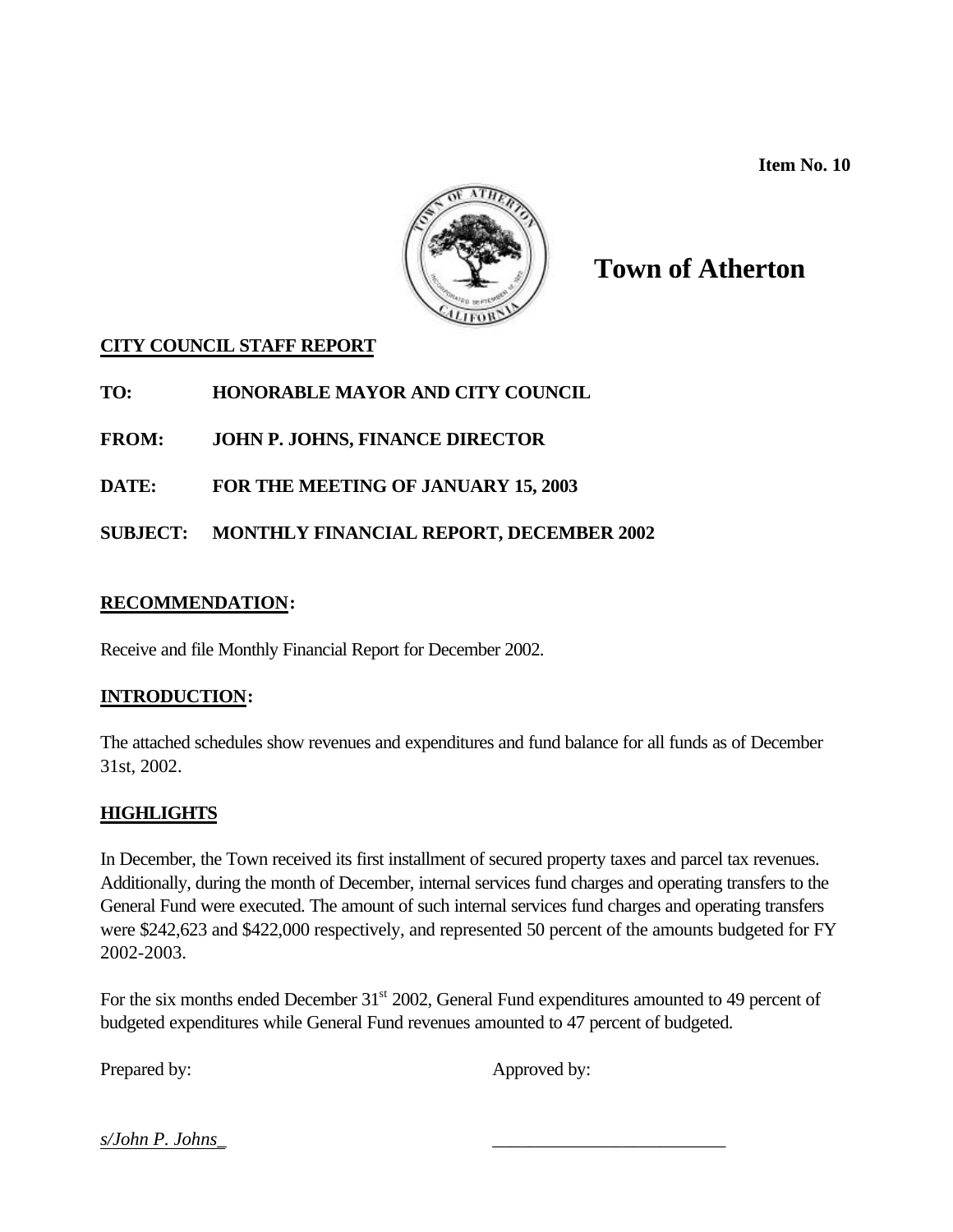Finance Director City Manager

John P. Johns James H. Robinson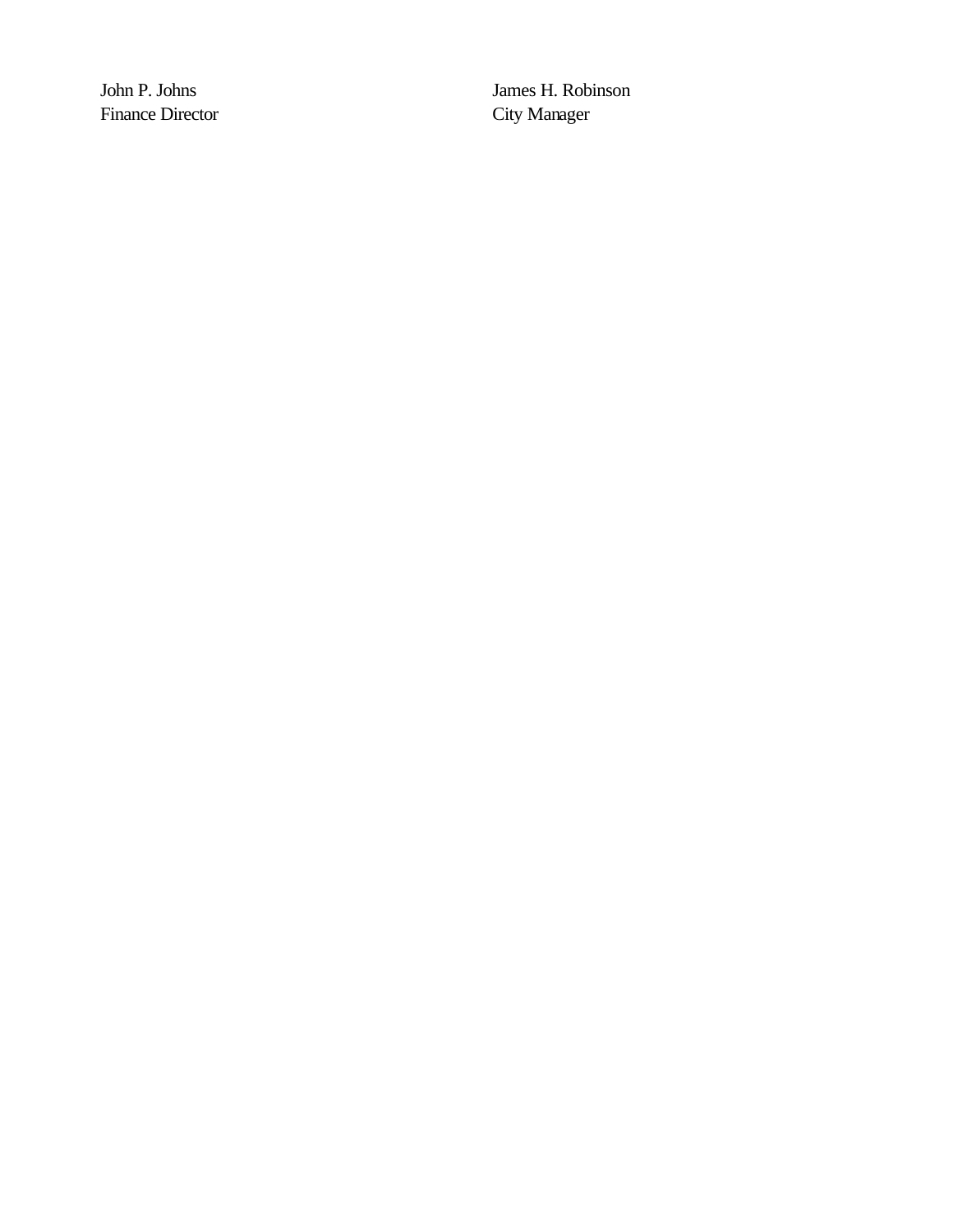# **TOWN OF ATHERTON Revenue Summary For the Month ended Dec 31st, 2002**

| Fund | <b>Revenue Source</b>                 | 2002-03<br><b>Estimate</b> | <b>Current Period</b><br><b>Revenues</b> | <b>Year to Date</b><br><b>Revenues</b> | $\frac{0}{0}$<br><b>Received</b> |
|------|---------------------------------------|----------------------------|------------------------------------------|----------------------------------------|----------------------------------|
|      | Property Tax                          | \$<br>2,927,487            | 1,118,240                                | \$<br>1,524,638                        | 52%                              |
|      | Sales and Use Tax                     | 255,000                    | 1,765                                    | 79,053                                 | 31%                              |
|      | <b>Other Taxes</b>                    | 882,158                    | 55,025                                   | 280,068                                | 32%                              |
|      | Licenses & Permits                    | 1,407,000                  | 83,587                                   | 609,941                                | 43%                              |
|      | Fines & Forfeitures                   | 70,000                     | 7,582                                    | 36,287                                 | 52%                              |
|      | Investment & Rental Income            | 394,868                    | 27,155                                   | 117,473                                | 30%                              |
|      | Revenue from Other Agencies           | 352,400                    | 21,779                                   | 251,664                                | 71%                              |
|      | <b>Charges for Services</b>           | 220,974                    | 5,098                                    | 116,277                                | 53%                              |
|      | Other Revenues                        | 3,000                      | 254                                      | 3,703                                  | 123%                             |
|      | <b>Total General Fund Revenues</b>    | 6,512,887                  | 1,320,485                                | 3,019,104                              | 46%                              |
|      | Interfund (Operating) Transfers In    | 844,000                    | 422,000                                  | 422,000                                | $50\%$                           |
|      | 101 General Fund Total                | 7,356,887                  | 1,742,485                                | 3,441,104                              | 47%                              |
|      | <b>Special Revenue Funds:</b>         |                            |                                          |                                        |                                  |
| 105  | Tennis                                | 9,000                      |                                          | 1,360                                  | 15%                              |
| 201  | Special Parcel Tax                    | 1,570,000                  | 784,404                                  | 784,410                                | 50%                              |
| 202  | Transportation                        | 270,000                    |                                          | 73,497                                 | 27%                              |
| 203  | Street Improvement (Gas Tax)          | 200,000                    | 25,611                                   | 80,825                                 | 40%                              |
| 208  | Police on the Street                  |                            |                                          | $\overline{a}$                         |                                  |
| 209  | Law Enforcement                       | 100,000                    | $\overline{a}$                           | $\overline{a}$                         | 0%                               |
| 210  | Road Construction Impact Fees         | 400,000                    | 34,353                                   | 165,066                                | 41%                              |
| 213  | Library                               | 20,000                     |                                          | 80,148                                 | 401%                             |
|      | Total                                 | 2,549,000                  | 844.368                                  | 1,185,306                              | 47%                              |
|      | <b>Capital Project Funds:</b>         |                            |                                          |                                        |                                  |
| 401  | Capital Improvement                   | 10,000                     |                                          | 84,722                                 | 847%                             |
| 402  | <b>Storm Drainage</b>                 | 10,000                     |                                          | 5,276                                  | 53%                              |
| 403  | Channel Drainage District             | 52,280                     | 15,836                                   | 21.662                                 | 41%                              |
| 404  | Park Playground Improvement           | $\sim$                     |                                          | 2,205                                  |                                  |
| 405  | Middlefield Road Grants               | 1,200,000                  |                                          | 756,880                                | 63%                              |
| 406  | <b>Facilities Construction</b>        | 22,000                     |                                          |                                        | 0%                               |
|      | Total                                 | 1,294,280                  | 15,836                                   | 870,745                                | 67%                              |
|      | <b>Internal Service Funds:</b>        |                            |                                          |                                        |                                  |
| 610  | Vehicle Replacement                   | 39,400                     | 19,700                                   | 19,700                                 | 50%                              |
| 611  | <b>Information Technology</b>         | 91,371                     | 45,686                                   | 45,686                                 | 50%                              |
| 612  | <b>Administrative Services</b>        | 406,256                    | 118,129                                  | 118,129                                | 29%                              |
| 614  | <b>Workers Compensation Insurance</b> | 80,129                     | $\frac{1}{2}$                            | 40,782                                 | 51%                              |
|      | Total                                 | 617,156                    | 183,515                                  | 224,297                                | 36%                              |
|      |                                       |                            |                                          |                                        |                                  |
|      | <b>Trust and Agency Funds:</b>        |                            |                                          |                                        |                                  |
| 715  | <b>Evans Creative Design</b>          | 116,900                    | 4,481                                    | 24,700                                 | 21%                              |
| 740  | <b>Tree Committee</b>                 |                            | 504                                      | 2,005                                  |                                  |
|      | Total                                 | 116,900                    | 4,985                                    | 26,705                                 | 23%                              |
|      |                                       |                            |                                          |                                        |                                  |
|      | <b>Total Revenues</b>                 | 11,934,223                 | 2,791,189                                | 5,748,157                              | 48%                              |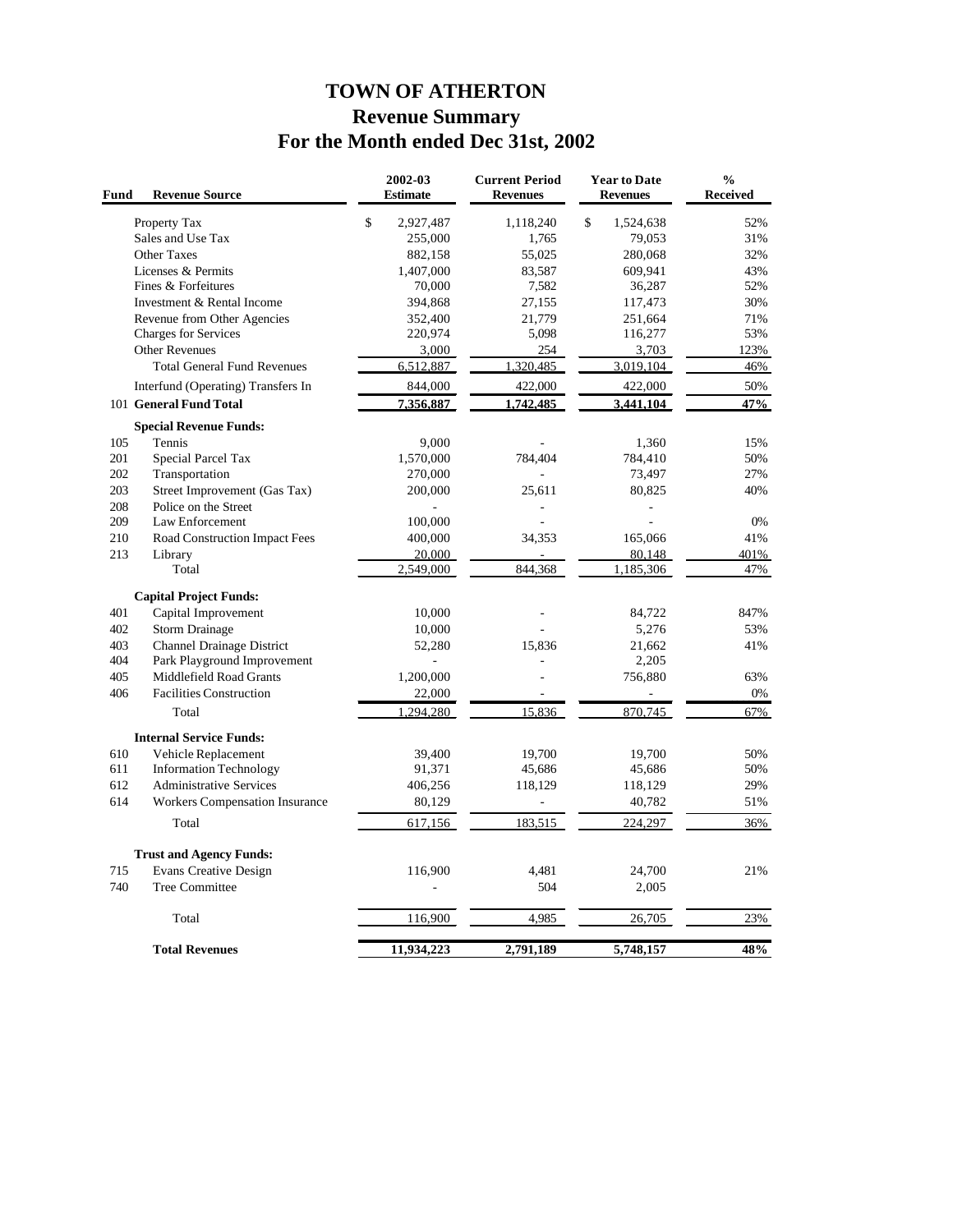# **TOWN OF ATHERTON Expenditure Summary For the Month Ended Dec 31st, 2002**

| <b>Fund</b> | <b>Description</b>                    | 2002-03       | <b>Current Period</b> | <b>Year to Date</b> | $\frac{0}{0}$ |
|-------------|---------------------------------------|---------------|-----------------------|---------------------|---------------|
|             | <b>Department</b>                     | <b>Budget</b> | <b>Expenditures</b>   | <b>Expenditures</b> | <b>Spent</b>  |
| 101         | <b>General Fund</b>                   |               |                       |                     |               |
|             | 11 City Council                       | \$<br>21,623  | \$<br>4.686           | 12,488              | 58%           |
|             | 12 City Manager                       | 475,959       | 56,083                | 234,940             | 49%           |
|             | 16 City Attorney                      | 195,734       | 15,165                | 65,159              | 33%           |
|             | 18 Finance                            | 394,460       | 46,315                | 201,110             | 51%           |
|             | 25 Building                           | 864,252       | 125,764               | 441,256             | 51%           |
|             | 40 Police                             | 3,615,402     | 380,220               | 1,707,896           | 47%           |
|             | 50 Public Works                       | 1,725,357     | 150,860               | 856,305             | 50%           |
|             | Contingency                           | 100,000       |                       |                     | 0%            |
|             | 101 General Fund Total                | 7,392,787     | 779,093<br>\$         | \$3,519,154         | 48%           |
|             | <b>Special Revenue Funds:</b>         |               |                       |                     |               |
| 105         | Tennis                                | 29,946        | 15                    | 15                  | 0%            |
| 201         | <b>Special Parcel Tax</b>             | 1,480,309     | 12,361                | 649,078             | 44%           |
| 202         | Transportation                        | 273,992       | 4,101                 | 103,827             | 38%           |
| 203         | Street Improvement (Gas Tax)          | 57,203        |                       |                     | 0%            |
| 208         | Police on the Street                  | 40,000        | $\overline{a}$        |                     | 0%            |
| 209         | Law Enforcement                       | 100,000       | 7,651                 | 103,778             | 104%          |
| 210         | Road Impact Fees                      | 684,294       | $\overline{a}$        |                     | 0%            |
| 213         | Library Fund                          | 22,567        | 949                   | 13,752              | 61%           |
|             | Total                                 | 2,688,311     | 25,077                | 870,450             | 32%           |
|             | <b>Capital Project Funds:</b>         |               |                       |                     |               |
| 401         | Capital Improvement                   | 396,861       | 48,320                | 49,951              | 13%           |
| 402         | <b>Storm Drainage</b>                 |               |                       | 63,037              |               |
| 403         | <b>Channel Drainage District</b>      | 90,848        | 8,136                 | 8,136               | 9%            |
| 404         | Park Playground Fund                  |               |                       | 31,664              |               |
| 405         | Middlefield Road Grants               | 1,299,000     | 6,969                 | 1,305,969           | 101%          |
| 406         | <b>Facilities Construction</b>        | 198,454       | 55,647                | 56,167              | 28%           |
|             | Total                                 | 1,985,163     | 119,072               | 1,514,924           | 76%           |
|             | <b>Internal Service Funds:</b>        |               |                       |                     |               |
| 610         | Vehicle Replacement                   | 45,000        |                       |                     | 0%            |
| 611         | <b>Information Technology</b>         | 100,500       | 9,529                 | 24,844              | 25%           |
| 612         | <b>Administrative Services</b>        | 325,335       | 8,809                 | 176,997             | 54%           |
| 614         | <b>Workers Compensation Insurance</b> | 95,000        |                       | 40,782              | 43%           |
|             | Total                                 | 565,835       | 18,338                | 242,623             | 43%           |
|             | <b>Trust and Agency Funds:</b>        |               |                       |                     |               |
| 715         | <b>Evans Creative Design</b>          | 103,770       | 4,033                 | 42,469              | 41%           |
| 740         | <b>Tree Committee</b>                 | 730           | 965                   | 2,665               | 365%          |
|             | Total                                 | 104,500       | 4,998                 | 45,134              |               |
|             | <b>Total Expenditures</b>             | 12,736,596    | 946,578               | 6,192,285           | 49%           |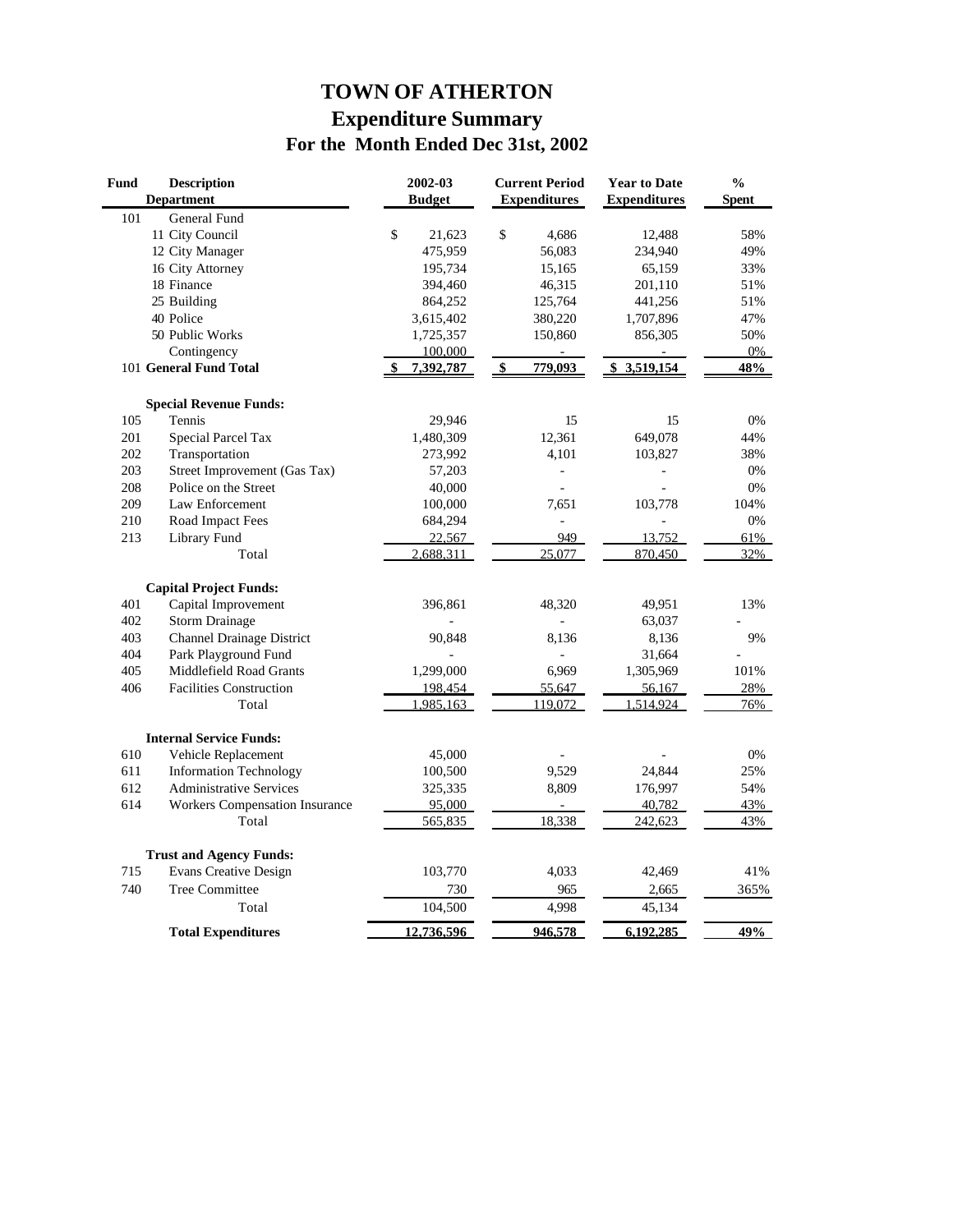### **As of December 31st, 2002 Fiscal Year 2002-03 Budget Summary TOWN OF ATHERTON**

| Fund | <b>Description</b>                                   | <b>Beginning</b><br><b>Fund Balance</b><br>July 1, 2002 | <b>Revenues</b><br>to Date | <b>Transfers</b><br>to Date | <b>Expenditures</b><br><b>To Date</b> | Ending<br><b>Fund Balance</b><br>to Date |
|------|------------------------------------------------------|---------------------------------------------------------|----------------------------|-----------------------------|---------------------------------------|------------------------------------------|
| 101  | <b>General Fund</b>                                  | 5,194,187                                               | 3,019,104                  | 422,000                     | 3,519,154                             | 5,116,137                                |
|      | <b>Special Revenue Funds:</b>                        |                                                         |                            |                             |                                       |                                          |
| 105  | Tennis                                               | 21,926                                                  | 1,360                      |                             | 15                                    | 23,271                                   |
| 201  | Special Municipal Tax                                | 847,820                                                 | 784,410                    | (352,000)                   | 649,078                               | 983,152                                  |
| 202  | Transportation                                       | 26,779                                                  | 73,497                     |                             | 103,827                               | (3,551)                                  |
| 203  | Street Improvement (Gas Tax)                         | 85,697                                                  | 80,825                     |                             |                                       | 166,522                                  |
| 208  | Police on the Street                                 | 44,434                                                  | $\overline{\phantom{a}}$   | (20,000)                    | L.                                    | 44,434                                   |
| 209  | Law Enforcement                                      | 9,121                                                   | ÷.                         | (50,000)                    | 103,778                               | (94, 657)                                |
| 210  | Road Construction Impact Fees                        | 646,417                                                 | 165,066                    |                             |                                       | 811,483                                  |
| 213  | Library Special Revenue Fund                         | 400,000                                                 | 80,148                     |                             | 13,752                                | 466,396                                  |
|      | Sub Total                                            | 2.082.194                                               | .185.306                   | (422.000)                   | 870.450                               | 2.397.050                                |
|      | <b>Capital Projects Funds:</b>                       |                                                         |                            |                             |                                       |                                          |
| 401  | Capital Improvement                                  | 446.802                                                 | 84.722                     |                             | 49,951                                | 481.573                                  |
| 402  | Storm Drainage                                       | 56,786                                                  | 5,276                      |                             | 63,037                                | (975)                                    |
| 403  | Channel Drainage District                            | 445.509                                                 | 21,662                     |                             | 8.136                                 | 459.035                                  |
| 404  | Park Playground Improvement                          | 58,417                                                  | 2,205                      |                             | 31,664                                | 28,958                                   |
| 405  | Middlefield Road Grants                              | (173)                                                   | 756,880                    |                             | 1,305,969                             | (549, 262)                               |
| 406  | <b>Facilities Construction</b>                       | 447,477                                                 | ä,                         |                             | 56,167                                | 391,310                                  |
|      | Sub Total                                            | 1.454.818                                               | 870,745                    |                             | 1.514.924                             | 810.639                                  |
|      |                                                      |                                                         |                            |                             |                                       |                                          |
| 610  | <b>Internal Service Fund</b>                         | 357.952                                                 | 19.700                     |                             |                                       | 377,652                                  |
| 611  | Vehicle Replacement<br><b>Information Technology</b> | 54,979                                                  | 45,686                     |                             | 24.844                                | 75,821                                   |
| 612  | <b>Administrative Services</b>                       | 6,143                                                   | 118,129                    |                             | 176,997                               | (52, 725)                                |
| 614  | <b>Workers Compensation Insurance</b>                | (51, 490)                                               | 40,782                     |                             | 40,782                                | (51, 490)                                |
|      |                                                      |                                                         |                            |                             |                                       |                                          |
|      | Sub Total                                            | 367,584                                                 | 224,297                    |                             | 242,623                               | 349,258                                  |
|      | <b>Trust and Agency Funds</b>                        |                                                         |                            |                             |                                       |                                          |
| 715  | <b>Evans Creative Design</b>                         | 116,028                                                 | 24,700                     |                             | 42,469                                | 98,259                                   |
| 740  | <b>Tree Committee</b>                                | 226                                                     | 2,005                      |                             | 2,665                                 | (434)                                    |
|      | Sub Total                                            | 125,355                                                 | 26,705                     |                             | 45,134                                | 106,926                                  |
|      | <b>Grand Total</b>                                   | 9.224.138<br>-\$                                        | 5.326.157<br>\$            | \$                          | 6.192.285<br>\$                       | \$<br>8.780.010                          |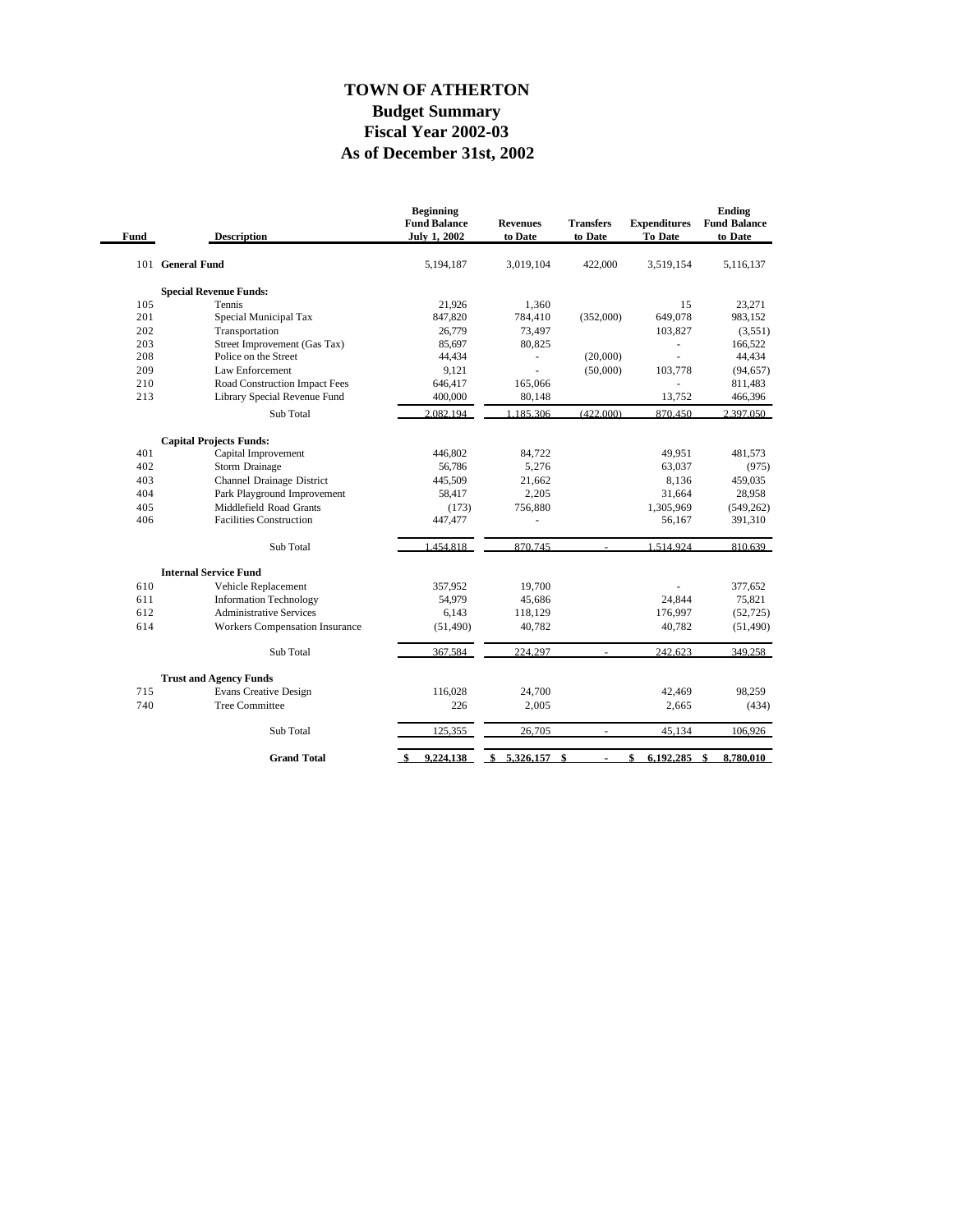**Item No. 11**



# **Town of Atherton**

# **CITY COUNCIL STAFF REPORT**

**TO: HONORABLE MAYOR AND CITY COUNCIL CITY MANAGER, JAMES ROBINSON**

**FROM: SHARON BARKER, CITY CLERK**

**DATE: FOR THE MEETING OF JANUARY 15, 2003**

**SUBJECT: CITY COUNCIL COMMITTEE ASSIGNMENTS**

# **RECOMMENDATION:**

Approve the 2003 Council Committee assignments made by Mayor Janz (attached to this staff report).

# **BACKGROUND:**

Section 9 of the City Council Rules of Procedure provides for the annual appointment of Council Members to various committees by the Mayor. There are currently seven standing sub-committees and seven other governmental and quasi-governmental committees requiring council representatives. Earlier this month Council Members were provided with a survey to determine their choices for the committees and to assist the Mayor in making the assignments. These assignments will expire in December 2003 when a new mayor is selected.

Respectfully submitted by: Reviewed/Approved by:

Sharon Barker James Robinson City Clerk City Manager

Attachment: Committee Assignments List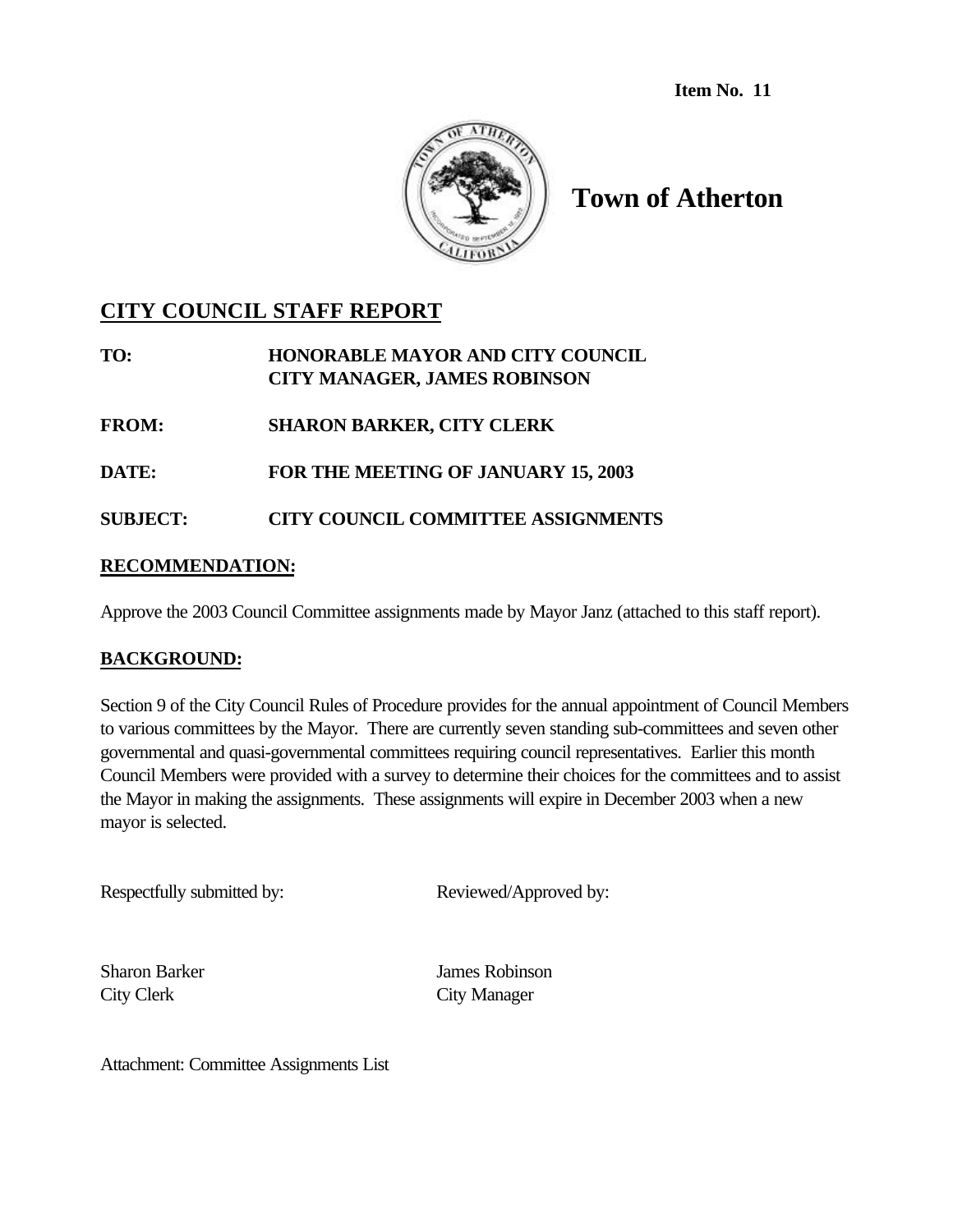#### **ATHERTON CITY COUNCIL STANDING COMMITTEES**

- **1) FINANCE COMMITTEE: Alan B. Carlson James R. Janz**
- **2) TRANSPORTATION/TRAFFIC COMMITTEE: Alan B. Carlson Kathy McKeithen**
- **3) SCREENING COMMITTEE: William R. Conwell Charles E. Marsala**
- **4) WASTE REDUCTION & RECYCLING COMMITTEE: James R. Janz Charles E. Marsala**
- **5) GENERAL PLAN COMMITTEE: Kathy McKeithen Charles E. Marsala Alan B. Carlson (alternate)**
- **6) ATHERTON CHANNEL DRAINAGE DISTRICT COMMITTEE: Kathy McKeithen Alan B. Carlson**
- **7) BUILDINGS AND FACILITIES COMMITTEE: Alan B. Carlson James R. Janz**

#### **OTHER GOVERNMENTAL COMMITTEE ASSIGNMENTS**

#### **8) SAN FRANCISCO AIRPORT COMMUNITY ROUNDTABLE:**

**William R. Conwell Charles E. Marsala (Alternate)**

**9) ASSOCIATION OF BAY AREA GOVERNMENTS (ABAG):**

**James R. Janz** Kathy McKeithen (Alternate)

#### **10) CITY & COUNTY ASSOCIATION OF GOVERNMENTS (C/CAG):**

**William R. Conwell** James R. Janz (1<sup>st</sup> Alternate) Alan B. Carlson (2<sup>nd</sup> Alternate)<br>Charles E. Marsala (3<sup>rd</sup> Alternate) **Kathy McKeithen** (4<sup>th</sup> Alternate) **C**Kathy McKeithen (4<sup>th</sup> Alternate)

**11) CRIMINAL JUSTICE COMMISSION:**

**William R. Conwell**

#### **12) SAN MATEO COUNTY EMERGENCY SERVICES COUNCIL:**

**Kathy McKeithen Charles E. Marsala (Alternate)**

**13) SAN MATEO COUNTY LIBRARY JPA** 

**Charles E. Marsala Kathy McKeithen (Alternate)**

#### **14) HOLBROOK-PALMER PARK FOUNDATION**

**Charles E. Marsala James R. Janz (Alternate)**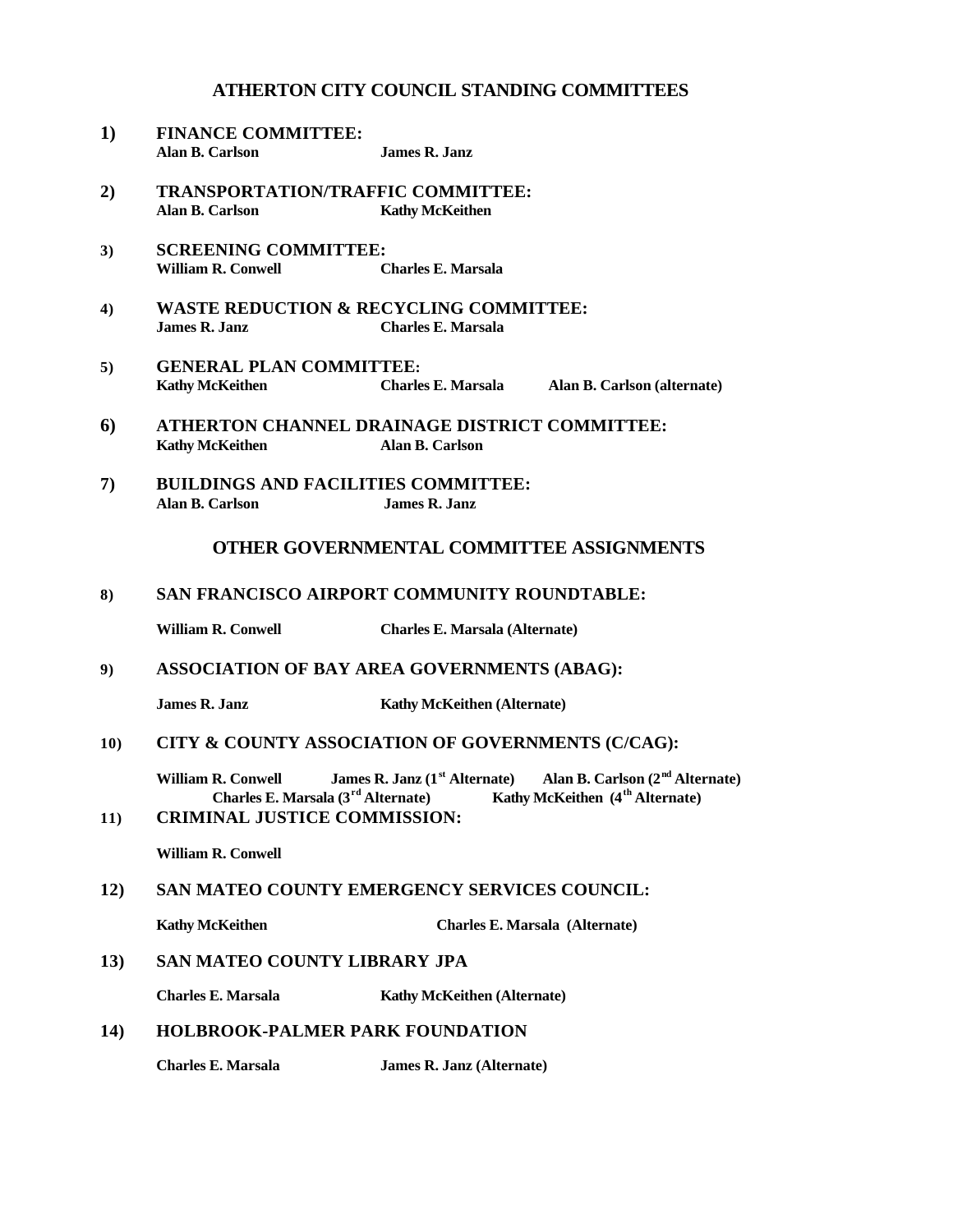**Item No. 12**



**Town of Atherton**

# **CITY COUNCIL STAFF REPORT**

**TO: HONORABLE MAYOR AND CITY COUNCIL JAMES ROBINSON, CITY MANAGER**

**FROM: CLIFF TEMPS, PUBLIC WORKS DIRECTOR**

**DATE: FOR THE MEETING OF JANUARY 15, 2003**

**SUBJECT: DONATION OF TWO ELECTRIC CARS FROM SUNNYVALE FORD**

# **RECOMMENDATION:**

Accept the donation of two electric cars valued at \$14,000 from Sunnyvale Ford.

# **INTRODUCTION:**

The Ford Motor Company has designated a number of 2002 THINK vehicles for donation to schools and local law enforcement agencies. Through Sunnyvale Ford, the Town has been identified as an agency qualified to receive two more cars.

# **ANALYSIS:**

Both of the new units will be assigned to Public Works. One will be used in the Park by maintenance personnel. The other will be based at the Permit Center and used mostly for short trips relating to gathering data for and inspecting construction of capital improvement projects. When the Permit Center vehicle isn't being used for its primary purpose, it will be available for other staff members to travel to sites in Town. The vehicle's small size should make getting around and parking at construction sites easier than using a regular automobile, and it will save paying employees mileage for using their own vehicles.

# **FISCAL IMPACT:**

No cost to assume ownership of the vehicle. The cost to charge the batteries is unknown but should be negligible. Ford Motor Company reports that routine maintenance is less than that of a combustion engine.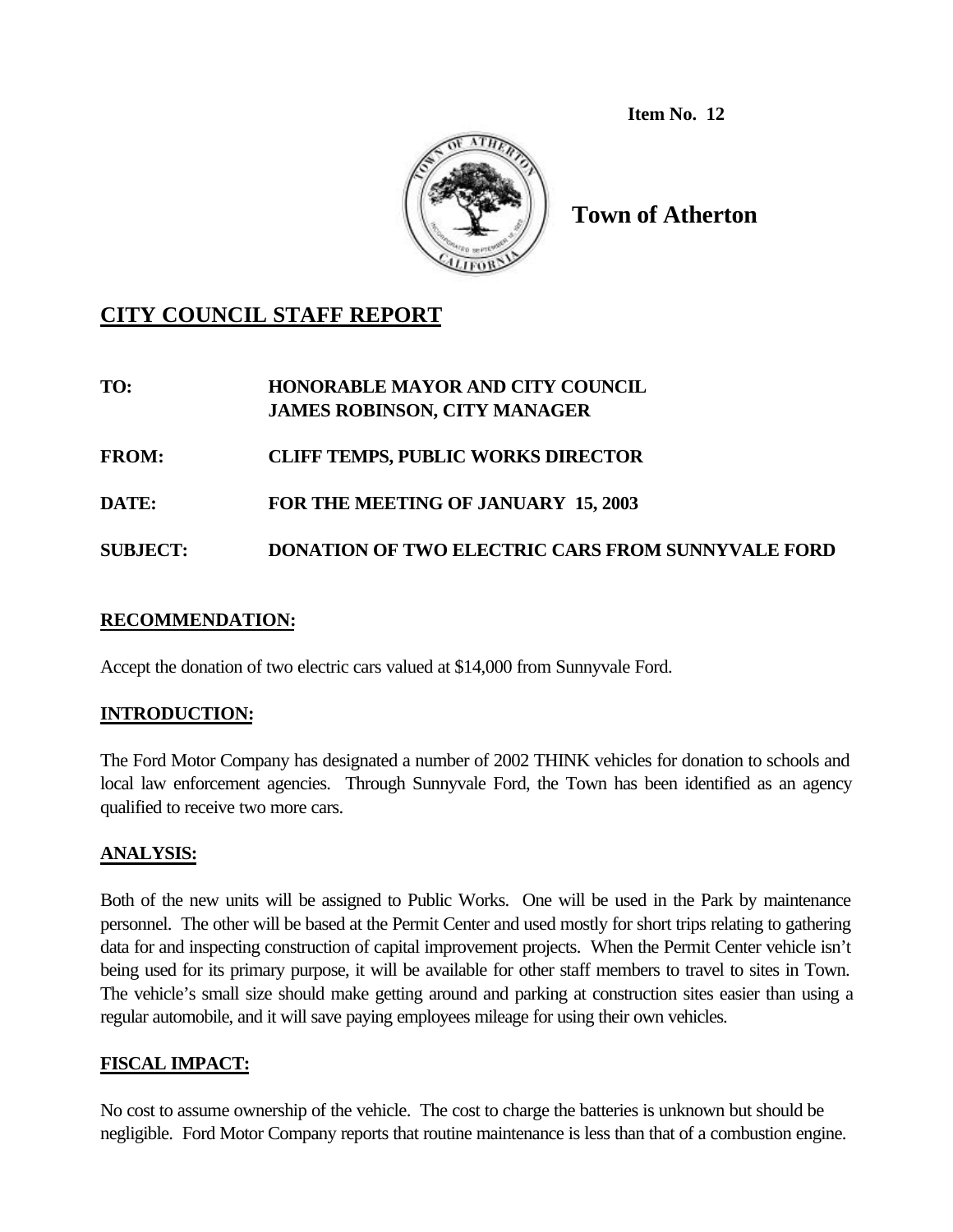Submitted by: Approved:

Cliff Temps James Robinson Public works Director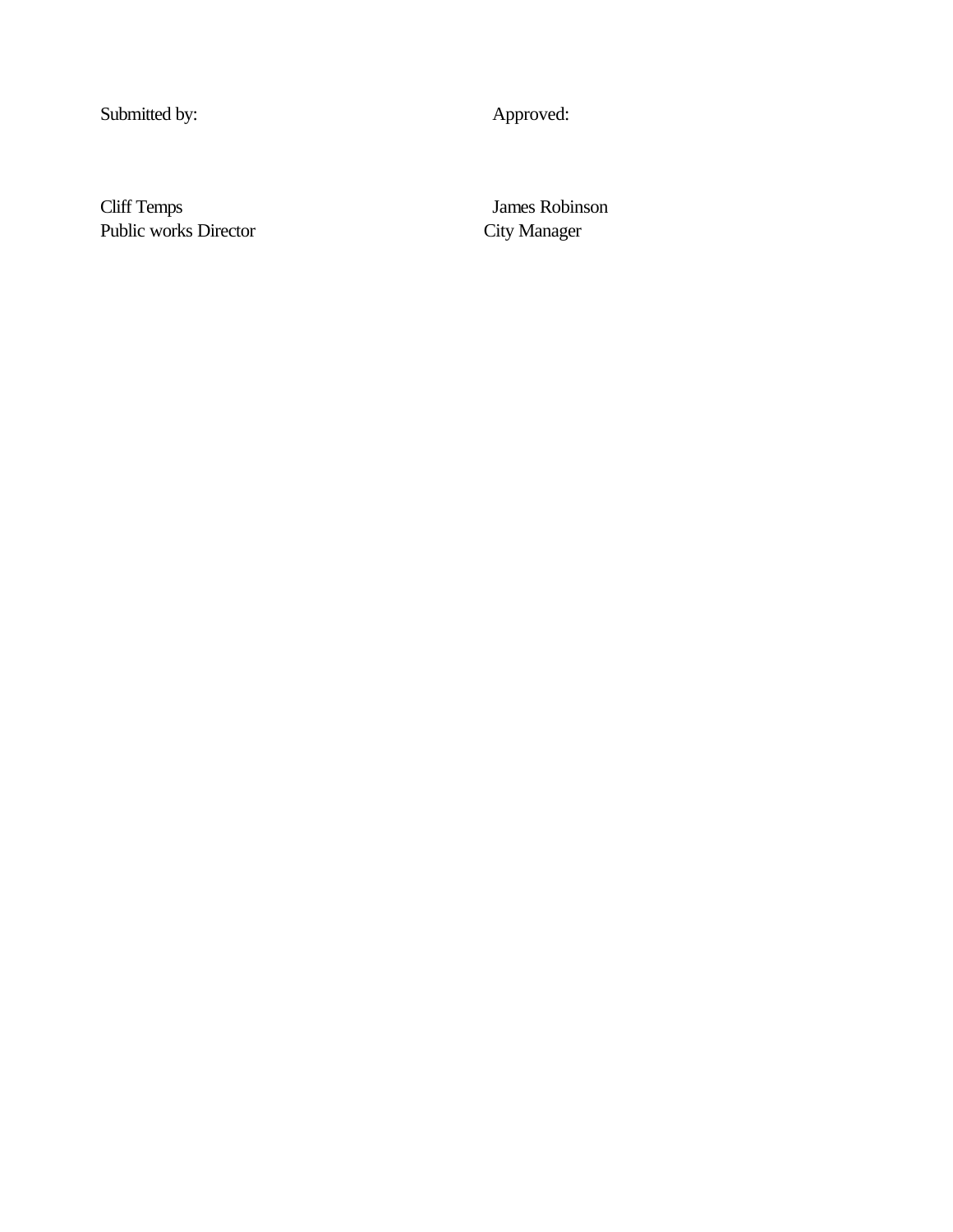**ITEM NO. 13**



# **Town of Atherton**

# **CITY COUNCIL STAFF REPORT**

**TO: HONORABLE MAYOR AND CITY COUNCIL CITY MANAGER JAMES H. ROBINSON**

- **FROM: MICHAEL A. HOOD, BUILDING OFFICIAL**
- **DATE: FOR THE MEETING OF JANUARY 15, 2003**
- **SUBJECT: CONSIDERATION OF MENLO PARK FIRE PROTECTION DISTRICT RECOMMENDING THAT THE TOWN OF ATHERTON ADHERE TO FIRE DISTRICT REGULATIONS REQUIRING THE INSTALLATION OF AUTOMATIC FIRE SPRINKLERS IN CERTAIN RESIDENTIAL STRUCTURES**

# **RECOMMENDATION:**

Consider the adoption of a resolution requiring installation of residential automatic sprinklers after hearing a presentation by Chief Paul Wilson of the Menlo Park Fire Protection District.

# **INTRODUCTION:**

The Menlo Park Fire Protection District is proposing an ordinance that would require the installation of automatic fire sprinklers where new construction exceeds 5000 square feet or where a new basement exceeds 250 square feet. In order to evaluate the efficacy of residential automatic fire sprinklers, staff offers the following information.

# **ANALYSIS:**

The State of California mandates the adoption of model building codes for the construction of single-family residential properties. The State goal is to have a uniform set of building codes that are the same throughout the state. A person building a single-family residence in one community will encounter the same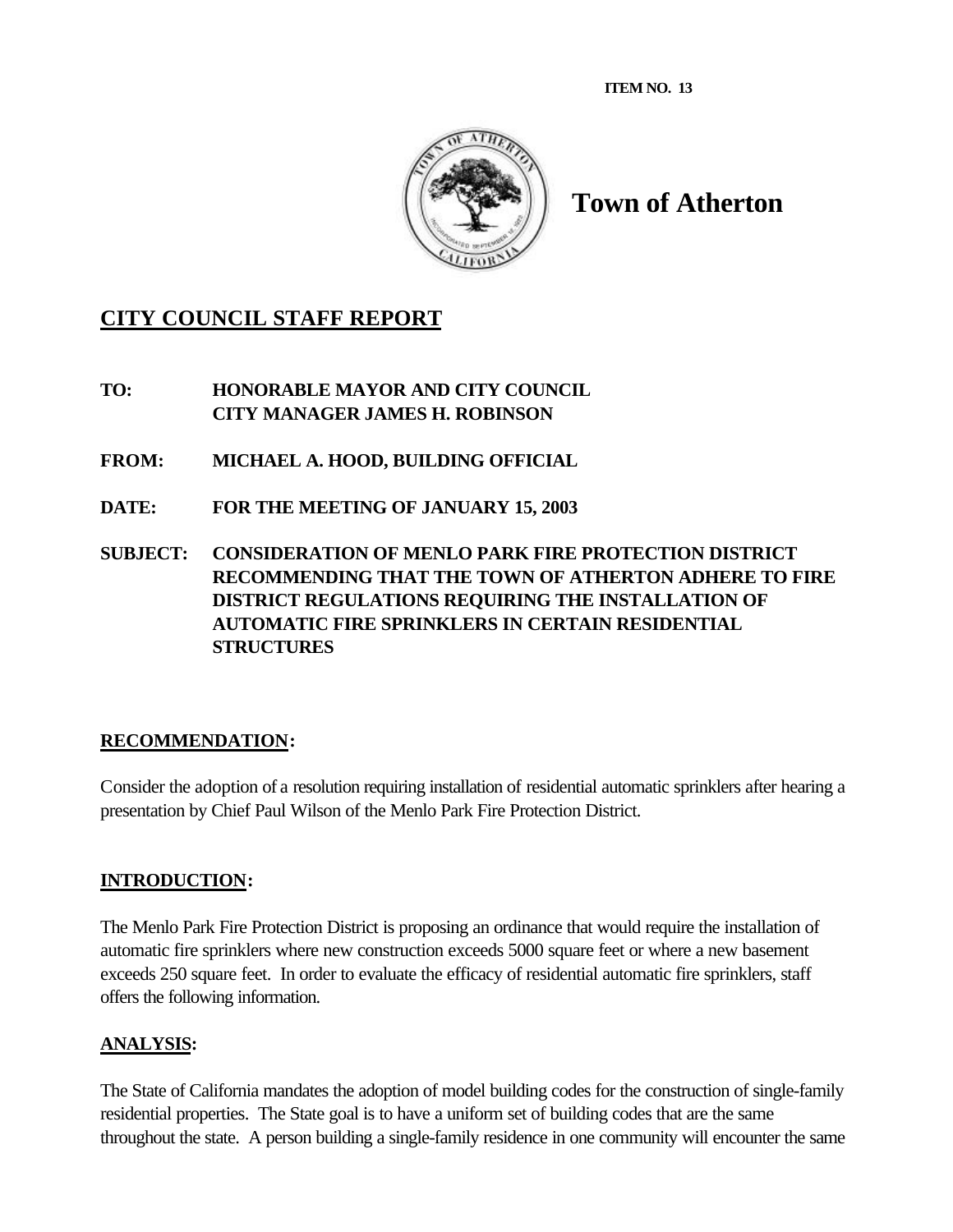construction regulations when building in another community. Changes or modifications to the model codes may be made when a community has unusual local conditions such as abnormal climate, geology or seismology. Requests for modification to the model codes are submitted to the State Building Standards Commission for evaluation and approval.

Currently about half of the surrounding communities require residential automatic fire sprinkler systems and have, presumably, filed with the Building Standards Commission because of unusual local conditions. Redwood City requires sprinklers for new residential construction regardless of square footage of the residence. The Town of Woodside requires sprinklers for new construction exceeding 1,000 square feet. Palo Alto requires residential sprinkler systems for homes west of the 280 freeway.

The California model codes allow the construction of a single-family residence of unlimited size when the construction is of wood frame materials; automatic sprinkler systems are not required. Typical new construction in the Town of Atherton is a residence of approximately 8,000 square feet per acre of land. About half of these new residences have basements that add additional square footage; a typical new basement is approximately 4,000 square feet per acre.

Residences in Atherton are typically located 60 feet or more from the front and rear property line. Additionally, they are 50 feet from the side property lines. Accessory structures are 10 feet from side and rear property lines. These setbacks are far in excess of the three foot minimum allowed by the model codes.

Typical construction in the Town of Atherton comes close to the standard of one-hour type construction. This is a style of construction that, theoretically, would restrain an interior fire for approximately one hour before the structural frame collapsed. Although this style of construction exceeds the minimum requirements of the model codes it is a style of construction that is typical for large, high quality construction and affords an additional measure of safety to the occupants of the residence.

The model codes require the installation of hard-wired smoke detectors with battery back-up on new construction. Remodels and additions to existing homes trigger the requirement for smoke detectors. As a result, most of the homes in Atherton have smoke detectors. These devices are very effective in warning an occupant in the early stages of fire development. Approximately half of the homes in Atherton, and virtually all of the homes that have been built in the last six years have alarm systems that are wired directly to the police department or to an alarm monitoring company. Response time from the Atherton Police Department and Menlo Fire Protection District is less than three minutes. This impressive response time puts safety personnel on site quickly for the evacuation of occupants and the directing of necessary equipment in the case of a fire.

# **FISCAL IMPACT:**

The cost of installing an automatic sprinkler system in new residential construction is approximately between \$2.00 and \$3.00 per square foot. For an 8,000 square foot residence this would be about \$16,000 to \$24,000. Farmer's Insurance Company gives a 10% reduction in the home-owner insurance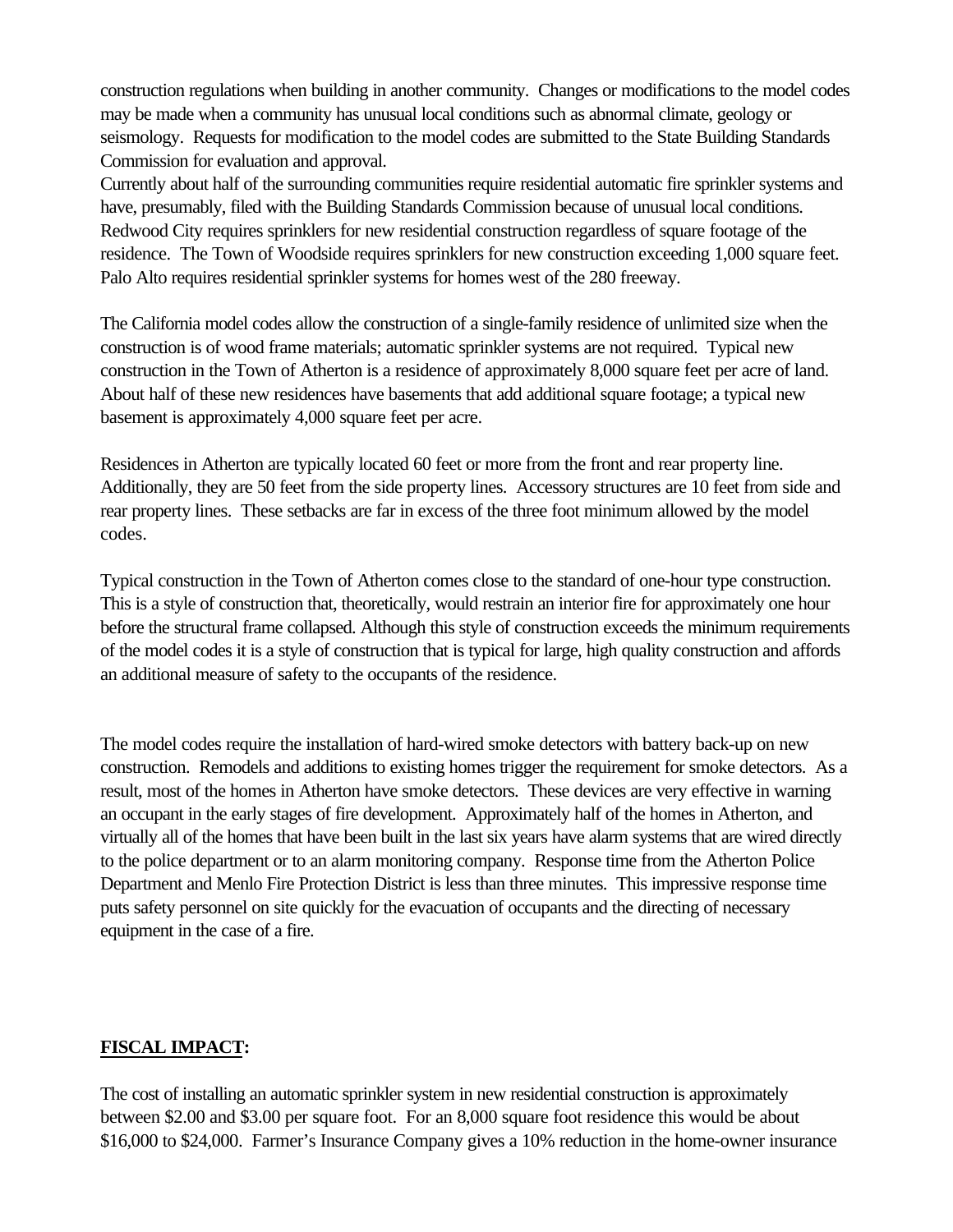premium when an automatic sprinkler system is installed. State Farm and AAA give no reduction in premium when an automatic sprinkler is installed. Farmer's, State Farm and AAA give a 10% reduction in premium for the installation of a monitored alarm system.

The Insurance Services Office, an organization that evaluates and determines insurance risk for a whole community does not adjust its community risk evaluation based on the installation of residential sprinklers but does adjust that evaluation based on such items as the number of fire hydrants within a given radius, the distance to emergency service facilities, and the adequacy of fire lines serving fire hydrants.

California Water Service provides water to Atherton. The flow rates in most of the fire hydrants are between 1,000 and 2,500 gallons per minute. The flow rate through a typical 1 ½ inch hose and nozzle is about 150 gallons per minute.

Respectfully submitted: Reviewed/Approved:

Building Official City Manager

Michael A. Hood James H. Robinson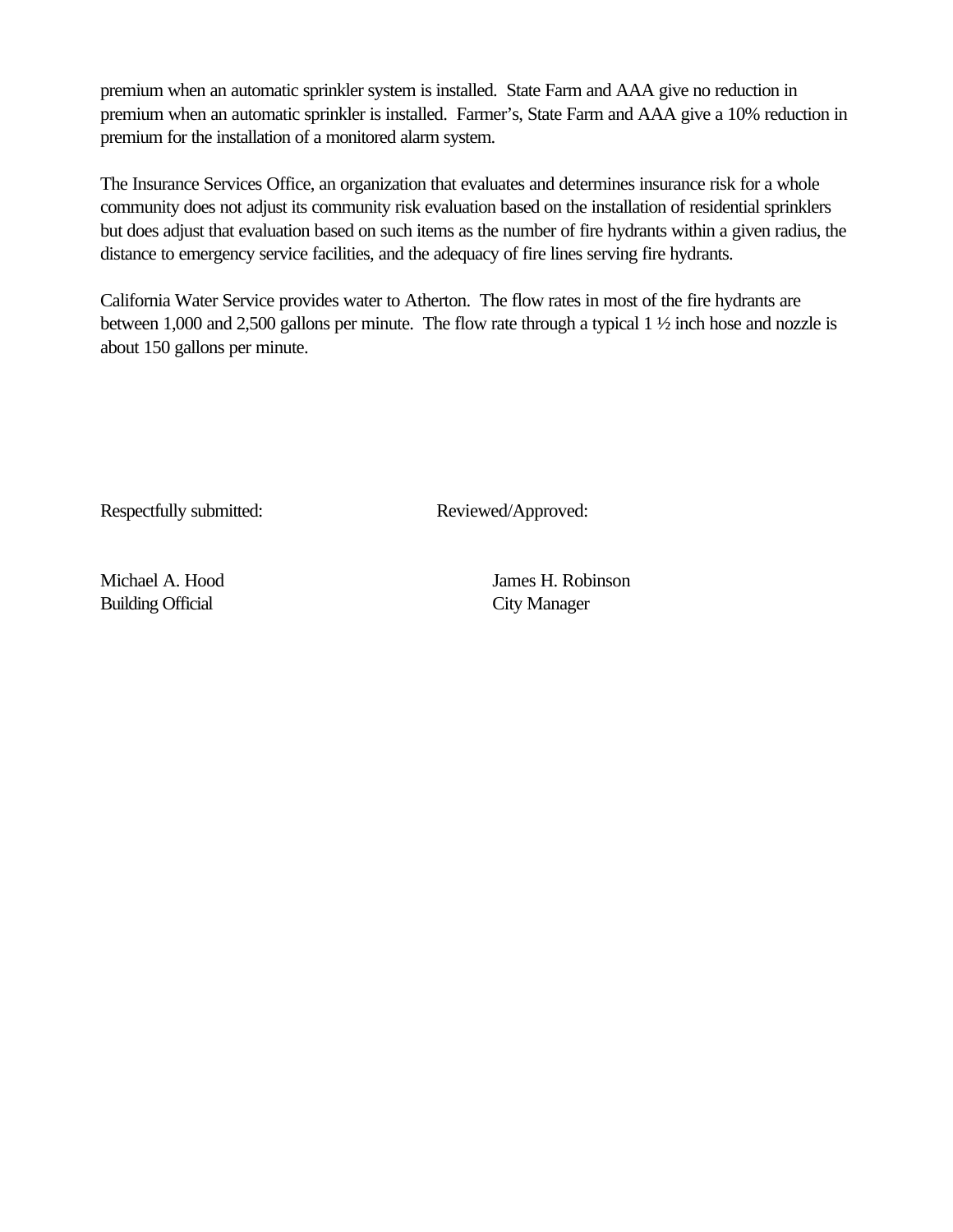**Item No. 14**



# **Town of Atherton**

# **CITY COUNCIL STAFF REPORT**

| TO:             | <b>HONORABLE MAYOR AND CITY COUNCIL</b><br><b>CITY MANAGER, JAMES ROBINSON</b>                     |
|-----------------|----------------------------------------------------------------------------------------------------|
| <b>FROM:</b>    | <b>CLIFF TEMPS, PUBLIC WORKS DIRECTOR</b>                                                          |
| <b>DATE:</b>    | FOR THE MEETING OF JANUARY 15, 2003                                                                |
| <b>SUBJECT:</b> | APPROVAL OF AGREEMENTS WITH MENLO PARK RELATING TO                                                 |
|                 | <b>VALPARAISO AVENUE IMPROVEMENTS</b>                                                              |
|                 | • PHASE I IMPROVEMENT AGREEMENT                                                                    |
|                 | VALPARAISO AVENUE AND UNIVERSITY DRIVE TRAFFIC<br>$\bullet$<br><b>SIGNAL MAINTENANCE AGREEMENT</b> |

# **RECOMMENDATION**

Approve the implementation of Phase I Valparaiso Corridor Improvement and Valparaiso Avenue and University Drive Traffic Signal Maintenance Agreements with Menlo Park and authorize the Mayor to sign them on behalf of the Town.

# **INTRODUCTION**

At the joint meeting of Atherton and Menlo Park City Councils last September it was agreed that a traffic signal should be installed at the intersection of Valparaiso Avenue and University Drive, and that the raised pavement marker island on Valparaiso near Victoria Drive be replaced with a raised curb. It was also agreed that the cost should be shared by the two cities. Plans for work at both sites are nearly complete and should be ready to go out to bid in February. The two agreements the Council is being asked to consider provide for construction and maintenance of the work.

Two other issues that were discussed and agreed to at the September joint meeting related to imposing left turn prohibitions at Blockbuster Video and postponing consideration of a second traffic signal on Valparaiso until sometime after the University Drive signal was installed. Menlo Park has advised Blockbuster and the owner of the building in which it is located of its intent to prohibit left turns into and out of the Valparaiso driveway, and received no response. Imposition of the left turn prohibition is scheduled as a consent item on the Menlo Park Council agenda for January 14, 2003.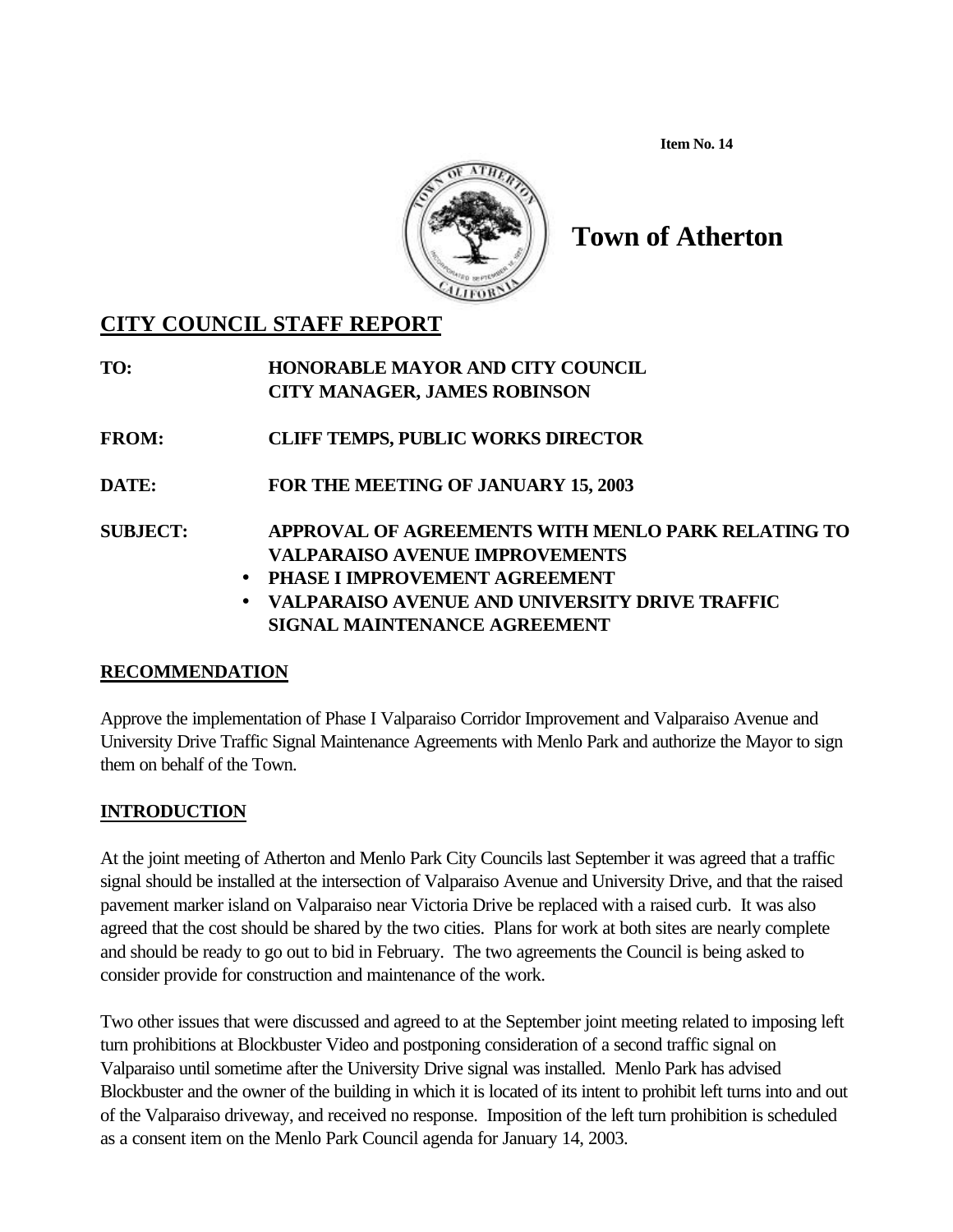# **ANALYSIS**

Both agreements provide for Menlo Park to act as the lead agency with regard to contracting for construction work and providing for signal maintenance, and for Atherton to pay half the cost. The cost of the signal will be determined by competitive bid. The projected cost of its maintenance is within a few cents of what Atherton is paying for maintenance of its own signals on Middlefield Road.

#### **FINANCIAL IMPACT**

The pre-bid estimate of Atherton's share of the construction cost is \$75,000. The current fiscal year's budget includes \$65,000 for construction of the traffic signal. An additional \$50,000 is expected to be exacted from Sacred Heart School and Menlo School, as conditions of their pending or future permits. The maintenance cost of approximately \$1,200 per year will not start until the signal is placed in operation sometime next summer and will be included in next year's budget.

# **CONCLUSION**

To keep the new signal and curb work on schedule, the agreements should be approved at this time.

Respectfully submitted Reviewed/Approved

Cliff Temps James Robinson Public Works Director City Manager

# **ATTACHMENTS**

PHASE I IMPROVEMENT AGREEMENT

VALPARAISO AVENUE AND UNIVERSITY DRIVE TRAFFIC SIGNAL MAINTENANCE AGREEMENT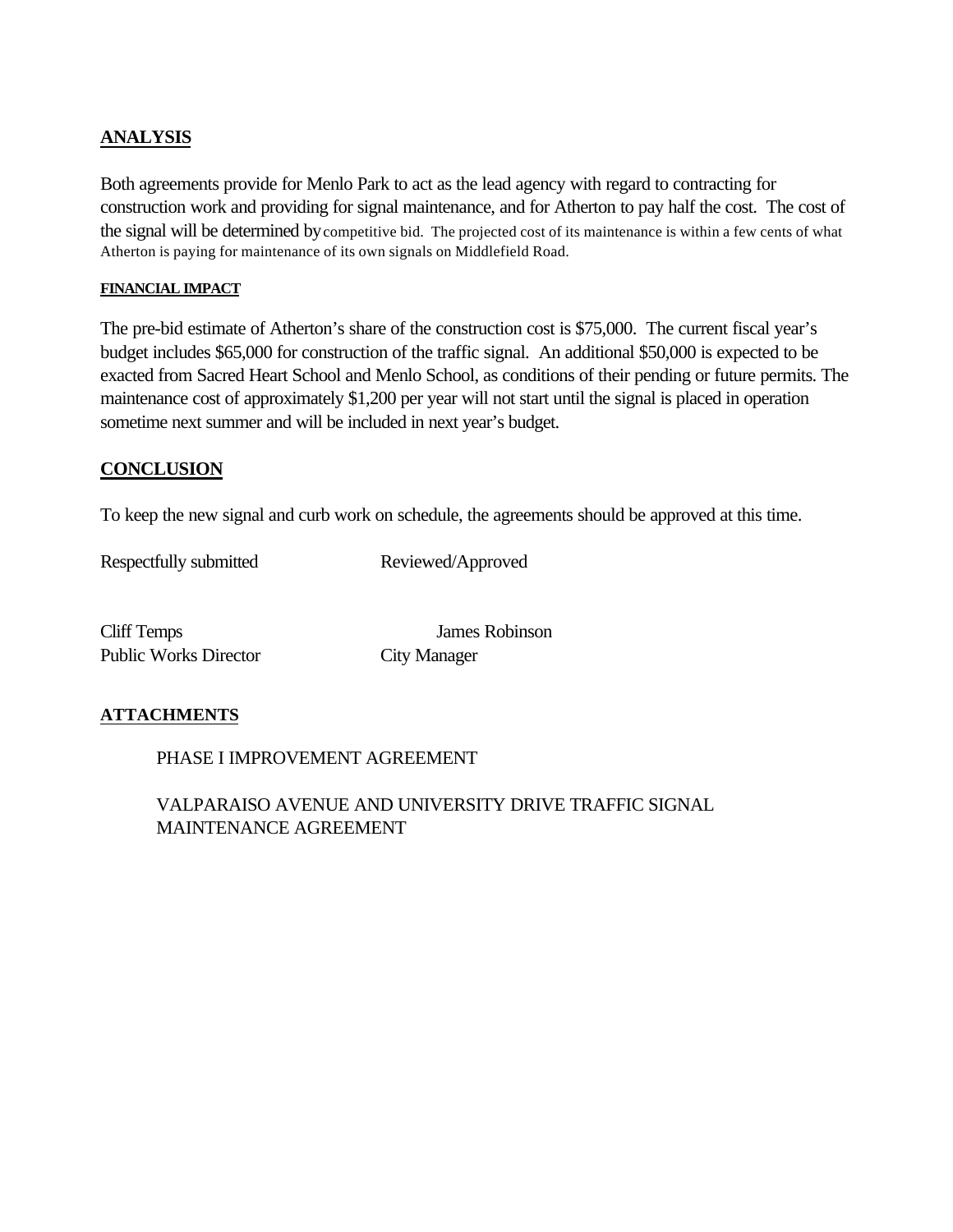# **IMPLEMENTATION OF VALPARAISO AVENUE CORRIDOR PHASE I IMPROVEMENT AGREEMENT**

This AGREEMENT entered into this of cases, 2003, by and between the CITY OF MENLO PARK, a municipal corporation of the State of California (herein referred to as First Party), and the TOWN OF ATHERTON, a municipal corporation, of the State of California (herein referred to as Second Party).

#### WITNESSETH:

WHEREAS: The parties desire to implement the Phase I Improvements for the Valparaiso Avenue corridor as approved by the respective City Councils on September 25, 2002 and to specify the terms and conditions under which such improvements are installed and financed. The Phase I Improvements, referred to herein as "PROJECT", shall include installing a traffic signal and safety lighting system at the intersection of Valparaiso Avenue and University Drive and installing rubber curbs at the painted islands between Hoover Street and Victoria Drive.

NOW, THEREFORE, in consideration of the mutual covenants set forth herein, the parties do hereby agree as follows:

- 1. FIRST: First Party will agree to:
	- (1) Provide advertisement, bid opening, award of the contract, contract administration, and all necessary construction engineering services for the PROJECT.
	- (2) Prior to advertisement for construction of PROJECT, submit plans, specifications and estimates to the Second Party for review and concurrence to the Second Party's standards and/or existing facilities.
	- (3) Provide for the construction of PROJECT by contract in accordance with the plans, specifications, and estimates approved by both parties.
	- (4) Provide an amount equal to one hundred percent (100%) of the expense of the construction engineering, construction costs and necessary traffic signal equipment purchase required to complete the PROJECT, subject to the partial reimbursement by Second Party as set forth below.
- 2. SECOND: Second Party will agree to:
	- (1) Prior to award of contract for construction of PROJECT, review the plans, specifications and estimates for conformity to Second Party's standards and/or existing facilities.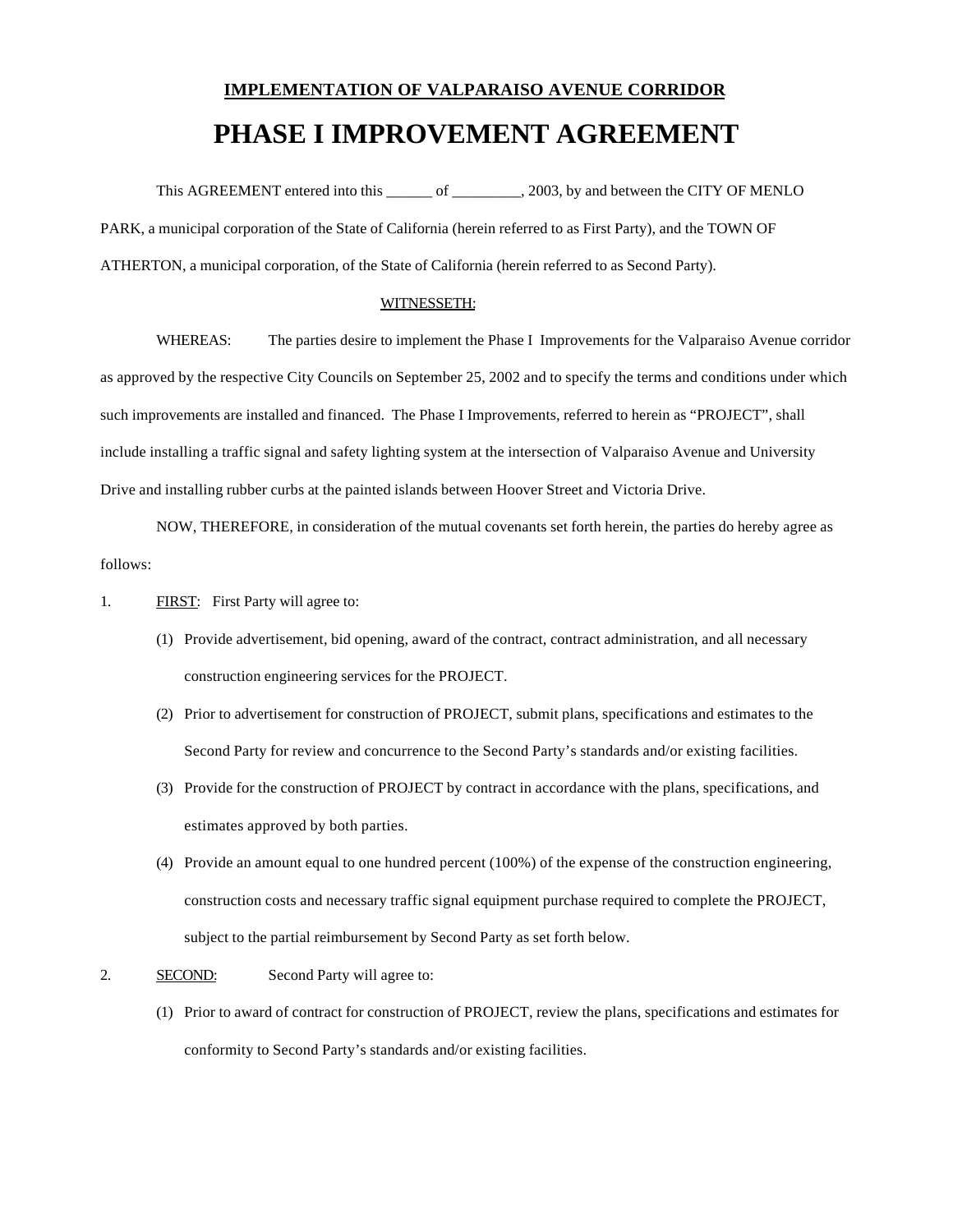- (2) Upon completion of PROJECT, reimburse the First Party fifty percent (50%) of the expense of construction engineering, construction costs, contract administration, and necessary traffic signal equipment purchase required to complete the project.
- 3. THIRD: Both parties will mutually agree that:
	- (1) The First Party shall not approve a contract for the construction of PROJECT until after receipt of the Second Party's approval of the plans, specifications, and estimates required in paragraph "First" and "Second", above.
	- (2) Neither the First Party nor any officer or employee thereof shall be responsible for any damage or liability occurring by reason of anything done or omitted to be done by the Second Party under or in connection with any work, authority, or jurisdiction delegated to the Second Party under this Agreement. Pursuant to Government Code Section 895.4, the Second Party shall fully indemnify and hold the First Party harmless from any liability imposed for injury (as defined by Government Code Section 810.8) occurring by reasons of anything done or omitted to be done by the Second Party under or in connection with any work, authority or jurisdiction delegated to the Second Party under this Agreement.
	- (3) Neither the Second Party nor any officer or employee thereof shall be responsible for any damage or liability occurring by reason of anything done or omitted to be done by the First Party under or in connection with any work, authority, or jurisdiction delegated to the First Party under this Agreement. Pursuant to Government Code Section 895.4, the First Party shall fully indemnify and hold the Second Party harmless from any liability imposed for injury (as defined by Government Code Section 810.8) occurring by reasons of anything done or omitted to be done by the First Party under or in connection with any work, authority or jurisdiction delegated to the First Party under this Agreement.
	- (4) In the construction of the work, the First Party will furnish a representative to perform the usual functions of a Resident Engineer. The Second Party may, at no cost to the First Party, furnish a representative, if they so desire. The representative and Resident Engineer will cooperate and consult with each other.
	- (5) If existing public and private utilities conflict with the construction of PROJECT, both parties will make all necessary arrangements with the owners of such utilities for their removal or relocation.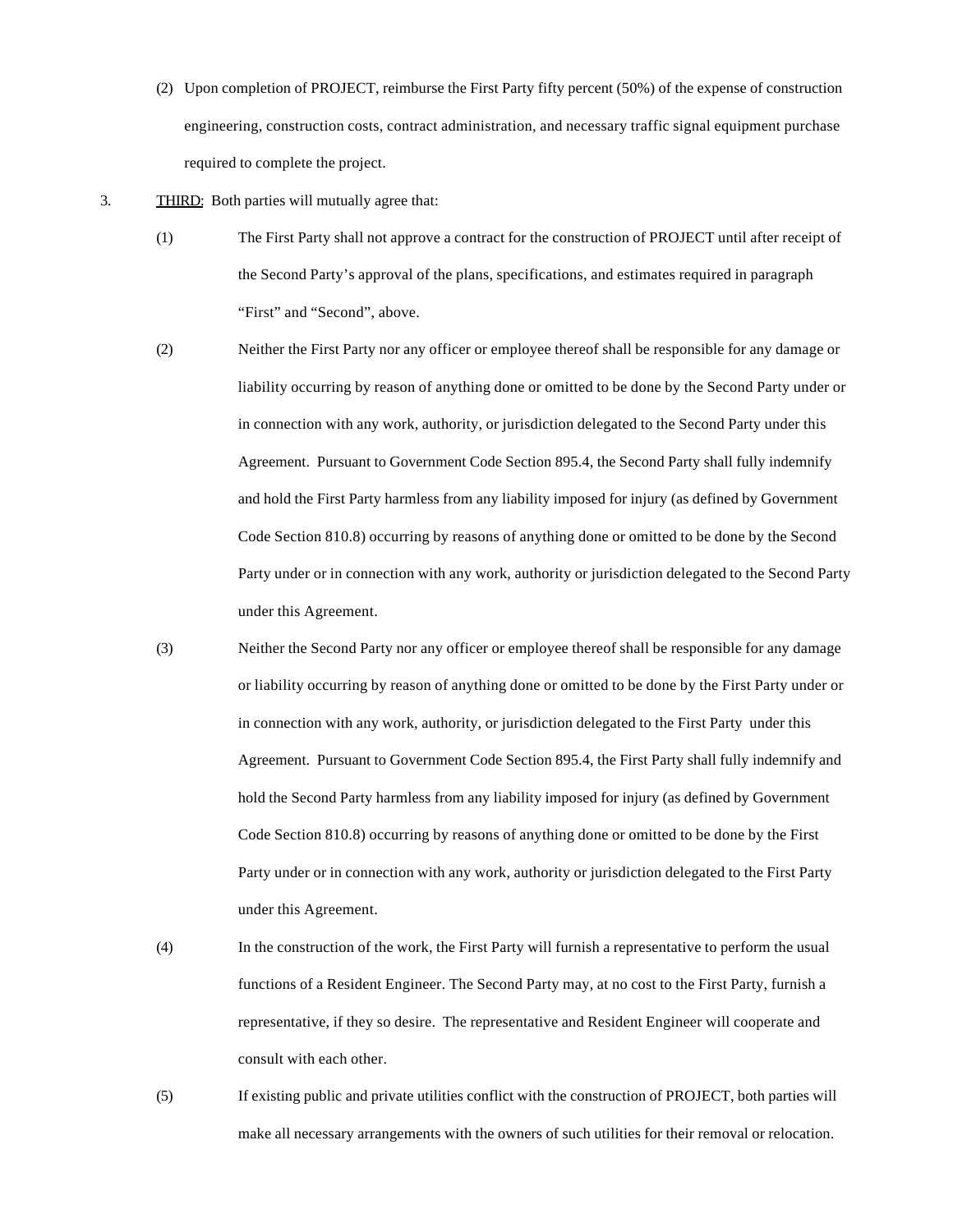Encroachment permits will be issued by either party, depending on the location of the utility for which removal is required by the PROJECT.

(6) Second Party hereby grants to First Party and its agents and contractors all necessary authority to perform within the boundaries of Second Party any and all work required to perform the terms of this Agreement, and agrees to provide such documentation as may be required by Second Party to confirm such authority.

4. FOURTH: This Agreement shall become effective and shall remain in full force and effect until amended or terminated at any time upon mutual consent of the parties thereto or upon thirty (30) days written notice by either party thereof to the other.

IN WITNESS WHEREOF, the parties hereto have set their hands and seals the day and year first above written.

| <b>First Party</b>        | <b>Second Party</b> |
|---------------------------|---------------------|
| <b>CITY OF MENLO PARK</b> | TOWN OF ATHERTON    |
|                           |                     |
| <b>City Manager</b>       | Mayor               |
|                           |                     |
| <b>City Clerk</b>         | <b>City Clerk</b>   |
|                           |                     |
| APPROVED AS TO FORM:      |                     |

Marc G. Hynes, City Attorney

\_\_\_\_\_\_\_\_\_\_\_\_\_\_\_\_\_\_\_\_\_\_\_\_\_\_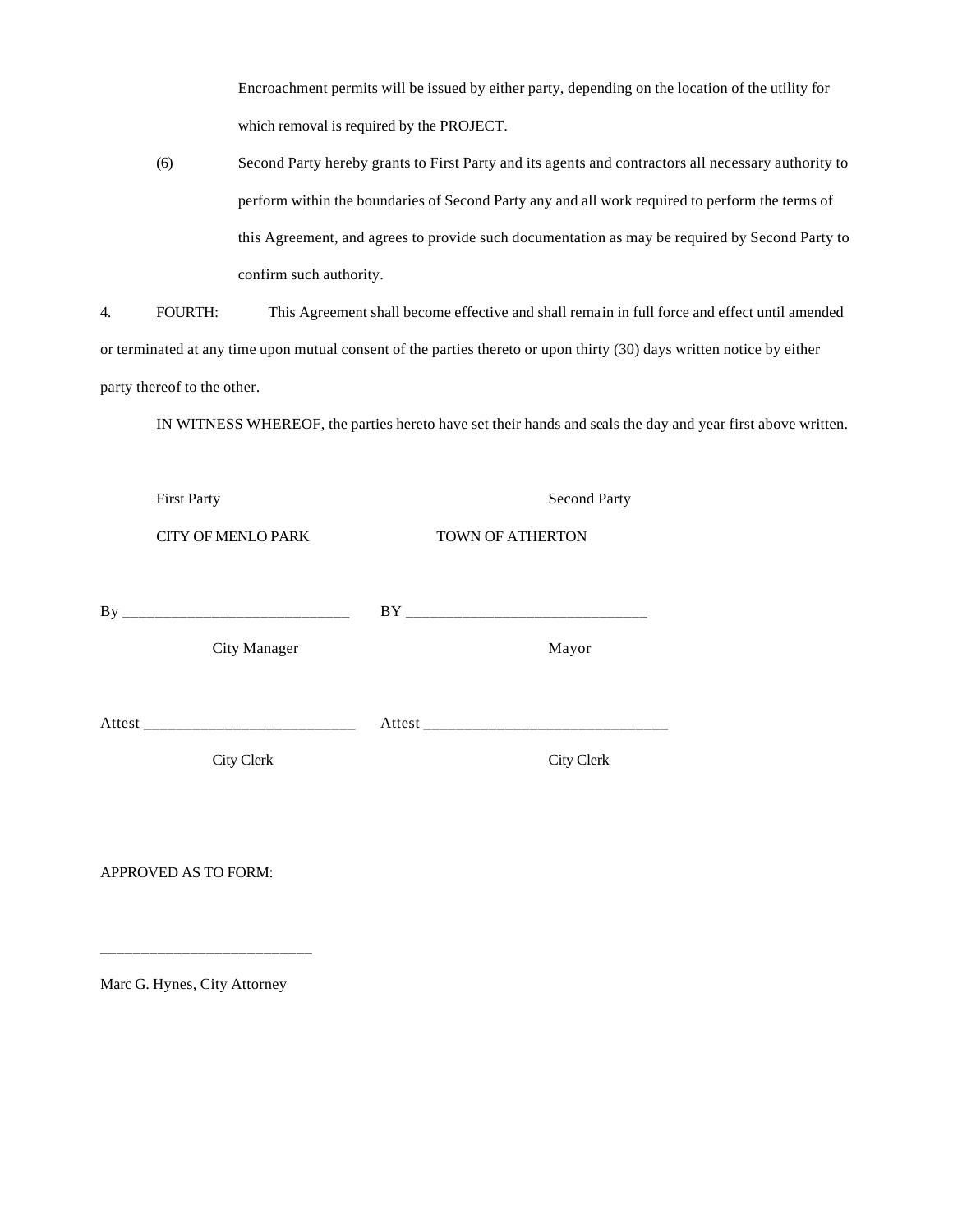# **VALPARAISO AVENUE AND UNIVERSITY DRIVE TRAFFIC**

# **SIGNAL MAINTENANCE AGREEMENT**

This AGREEMENT entered into this  $\qquad \qquad$  of  $\qquad \qquad$ , 2003, by and between the CITY OF MENLO PARK, a municipal corporation of the State of California (herein referred to as First Party), and the TOWN OF ATHERTON, a municipal corporation, of the State of California (herein referred to as Second Party).

#### WITNESSETH:

WHEREAS: The parties desire to provide for the maintenance and upkeep of the traffic signal at the intersection of Valparaiso Avenue and University Drive, and to arrange herein for the particular maintenance functions to be performed by both parties and to specify the terms and conditions under which such work will be performed.

NOW, THEREFORE, in consideration of the mutual covenants set forth herein, the parties do hereby agree as follows:

1. FIRST: First Party will, during the term of this agreement, provide for the traffic signal at the intersection of Valparaiso Avenue and University Drive, a continuing program of preventative maintenance which includes the cost of replacement parts, labor, tools, equipment, and incidental costs for one fixed "monthly charge". The preventative maintenance program to be performed by the First Party will include, but is not necessarily limited by, the following list of work items:

- (1) Inspect, clean and adjust each controller unit once each month;
- (2) Replace all traffic signal lamps using only standard LED traffic signal lamps as required;
- (3) Replace or repair defective parts of all controller mechanisms as required;
- (4) Clean and polish all lenses annually and will replace or repair parts as required;
- (5) Paint all standards, heads, and other equipment as required and will maintain them in an attractive condition;
- (6) Provide emergency services 24 hours per day for the replacement of lamps or repair of controller malfunctions, and for temporary repairs of damages resulting from traffic collisions, which have caused dislocation of poles or equipment, Acts of God (i.e., excessive winds, rain, floods, earthquake, etc.), and vandalism.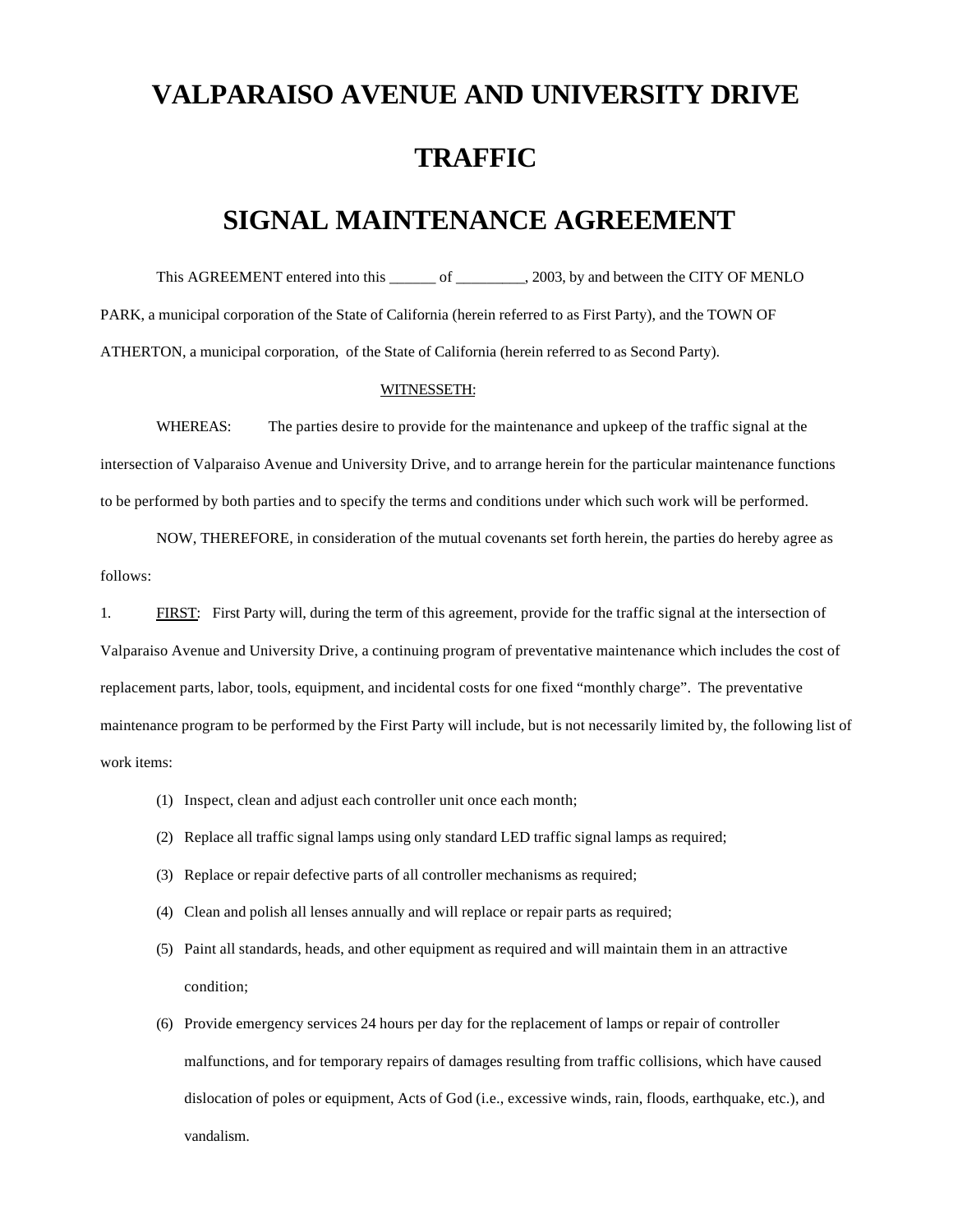(7) Maintain accurate records of all monthly inspections, service calls, repairs, and other pertain date, one copy of said records will be kept in the controller cabinet.

It is the intent of the parties hereto that the First Party will maintain, in first class operating condition, the traffic signal at the intersection of Valparaiso Avenue and University Drive and will return it to first class operating condition as soon as possible, in the event of equipment breakdown or damage.

2. SECOND: In the event that work is required on those items which are specifically excluded by paragraph "FIRST" hereof, or in the event signal equipment is damaged by traffic collisions, Acts of God (i.e., excessive winds, rain, floods, earthquake, etc.), and vandalism, First Party agrees to perform such work as may be required to return signal equipment to first class operating condition and Second Party agrees to pay First Party for such work on the basis of labor and material costs plus an amount, not to exceed 25% of the labor and material costs, for handling and overhead.

3. THIRD: The cost of maintaining and operating the traffic signal at the intersection of Valparaiso Avenue and University Drive including electrical energy costs shall be equally (50/50) shared between the First Party and the Second Party.

4. FOURTH: The approximate monthly costs for the traffic signal at the intersection of Valparaiso Avenue and University Drive are as follows:

#### **APPROXIMATE TOTAL MONTHLY COSTS**

| <b>PREVENTIVE</b>  | <b>ELECTRICAL</b> |             | <b>PTN. OF COST</b>    |     |         |
|--------------------|-------------------|-------------|------------------------|-----|---------|
| MAINTENANCE ENERGY |                   | $1ST$ PARTY | $2^{ND}$ PARTY         |     |         |
|                    |                   | RATIO       | <u>AMT. RATIO AMT.</u> |     |         |
| \$63.00            | \$130.00          | 1/2         | \$96.50                | 1/2 | \$96.50 |

5. FIFTH: The Second Party will reimburse the First Party on a quarterly basis for routine maintenance and electrical energy. The monthly expenditure may increase or decrease due to maintenance service contract changes and variations in electrical energy consumption. However, the First Party will notify Second Party in writing of any changes in the maintenance service contract thirty (30) days prior to said changes.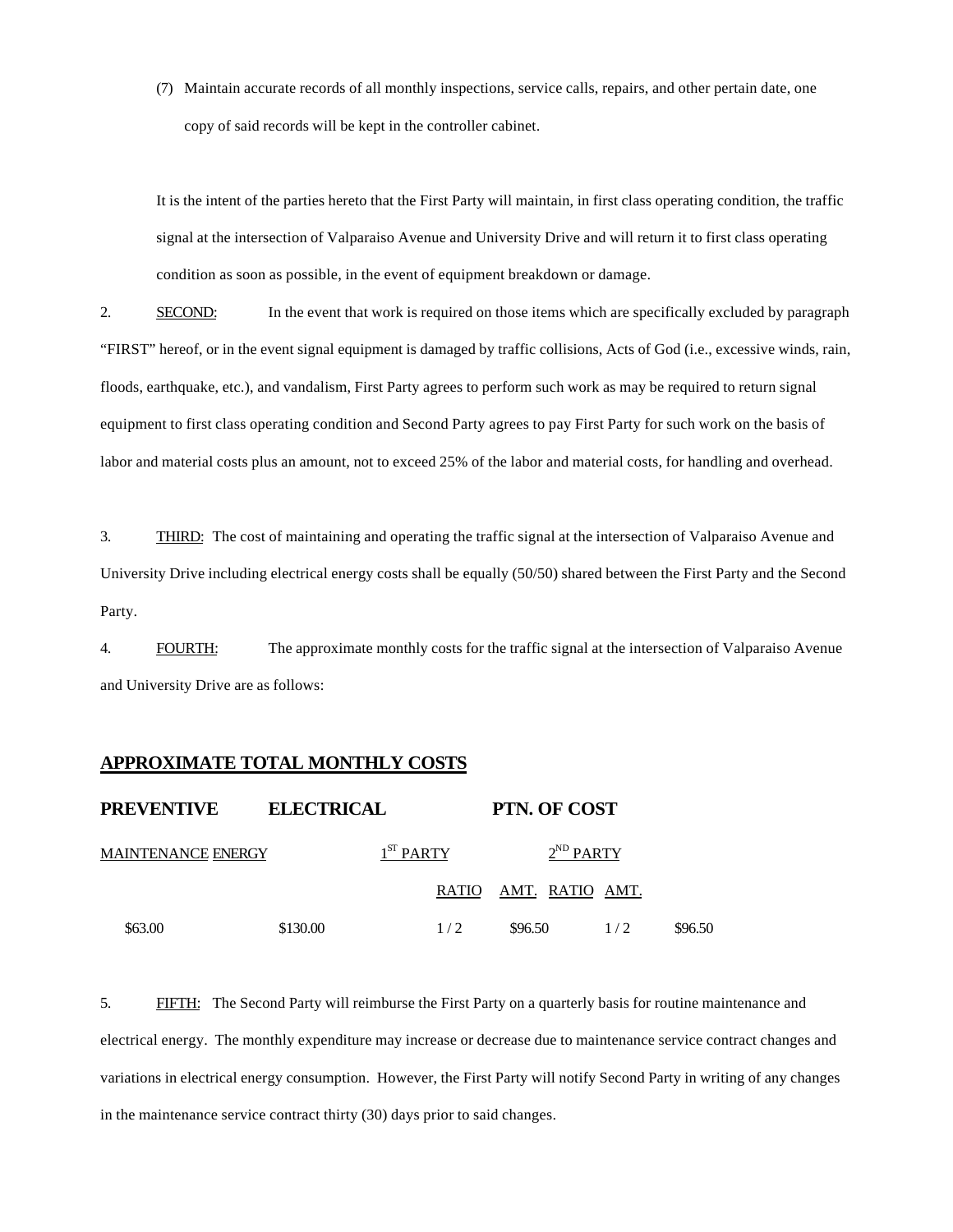In the case of unrecoverable bills due to special or emergency maintenance or repair necessitated by accidents or by storms or other weather conditions, vandalism or other unusual or unexpected damage to facilities herein described, the First Party shall be allowed to recover from Second Party their portion of the unrecoverable bill on the same basis as described in paragraph "THIRD" hereof.

6. SIXTH: Nothing in the provisions of this Agreement is intended to affect the legal liability of either party to the contract by imposing any standard of care respecting the maintenance of electrically operated traffic control devices different form the standard of care imposed by law.

It is understood and agreed that neither the Second Party nor any officer or employee thereof is responsible for any damage or liability occurring by reason of anything done or omitted to be done by First Party under or in connection with any work, authority or jurisdiction delegated to the First Party under this Agreement for Maintenance. It is also understood and agreed that First Party shall fully indemnify and hold Second Party harmless from any damage or liability occurring by reason of anything done or omitted to be done by First Party under or in connection with any work, authority or jurisdiction not delegated to Second Party under this agreement.

7. SEVENTH: This Agreement shall become effective and shall remain in full force and effect until amended or terminated at any time upon mutual consent of the parties thereto or upon thirty (30) days written notice by either party thereof to the other.

IN WITNESS WHEREOF, the parties hereto have set their hands and seals the day and year first above written.

| <b>First Party</b>        | <b>Second Party</b>     |
|---------------------------|-------------------------|
| <b>CITY OF MENLO PARK</b> | <b>TOWN OF ATHERTON</b> |
|                           |                         |
| City Manager              | Mayor                   |
|                           |                         |
| City Clerk                | City Clerk              |
| APPROVED AS TO FORM:      |                         |
|                           |                         |

Marc G. Hynes, City Attorney

\_\_\_\_\_\_\_\_\_\_\_\_\_\_\_\_\_\_\_\_\_\_\_\_\_\_\_\_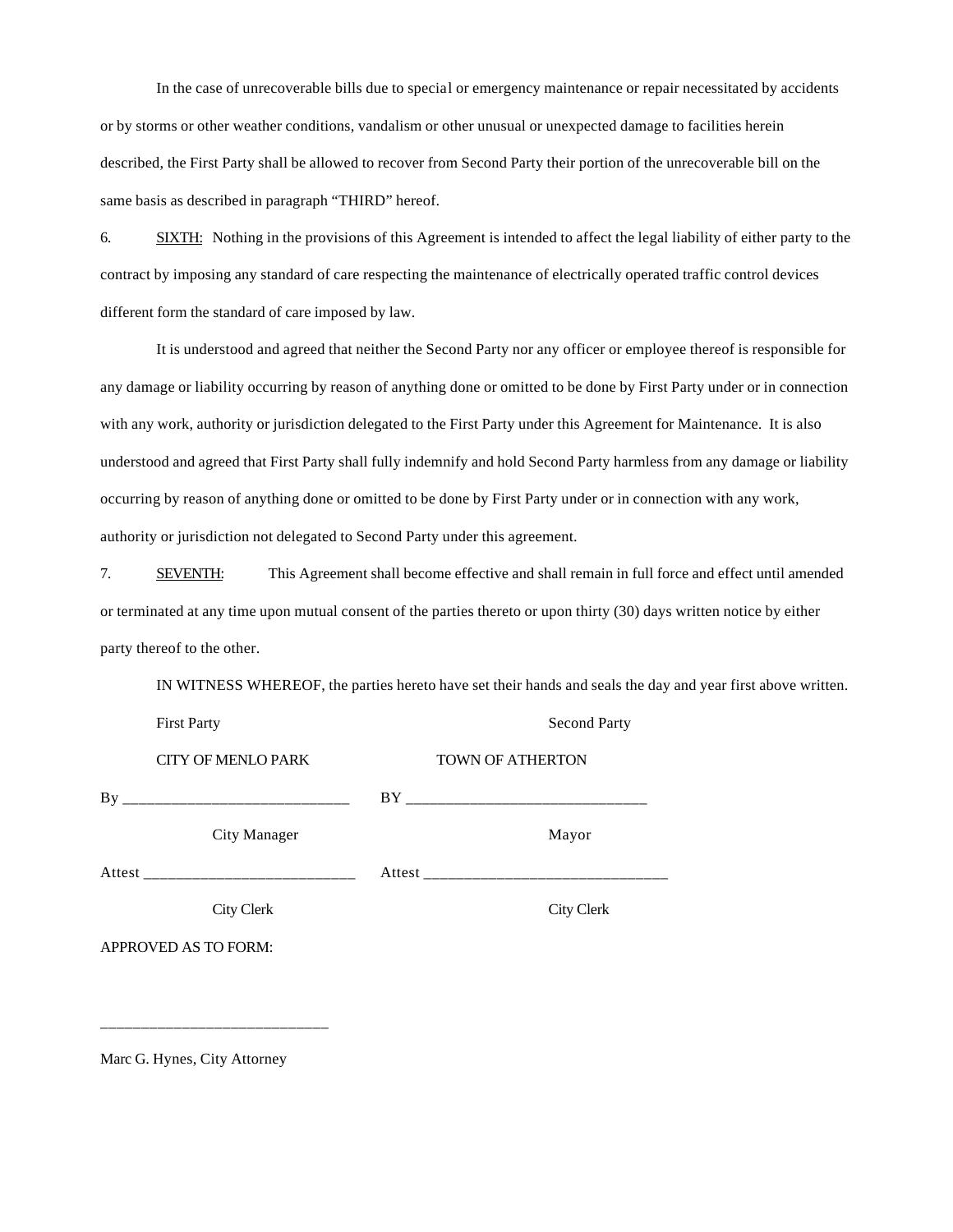**Item No. 15**



# **Town of Atherton**

# **CITY COUNCIL STAFF REPORT**

**TO: HONORABLE MAYOR AND CITY COUNCIL JAMES ROBINSON, CITY MANAGER FROM: CLIFF TEMPS, PUBLIC WORKS DIRECTOR DATE: FOR THE MEETING OF JANUARY 15, 2002 SUBJECT: DIRECTION TO TRANSPORTATION COMMITTEE REGARDING MEETING WITH RESIDENTS AND APPROPRIATE PROFESSIONALS TO ADDRESS PROBLEMS ON EMILIE AVENUE CONNECTED WITH THE OPERATION OF SACRED HEART SCHOOLS.**

# **RECOMMENDATION:**

Review and discus the attached list of Emilie Avenue Issues and Discussion Points and provide direction to Transportation Committee regarding what should be included in its studies in pursuit of the goal of finding a solution to the traffic on Emilie Avenue.

# **INTRODUCTION:**

At the conclusion of the Council's deliberation regarding an appeal to the Planning Commission's action modifying the requirement that Sacred Heart Schools construct a new driveway to Valparaiso, the Council directed staff to adgendize for the January 15, 2003 regular meeting an item to direct the Transportation Committee to meet with residents and appropriate professionals to begin the process to address problems on Emilie Avenue connected with the operation of Sacred Heart Schools, and determine what is needed to come up with additional information on the traffic patterns and volumes in the affected area, and to bring requests for any further traffic studies back to the Council, and ultimately to pursue the goal of finding a solution to the traffic on Emilie.

# **ANALYSIS:**

Staff has broken down what it believes to be the main concerns of the residents into three areas: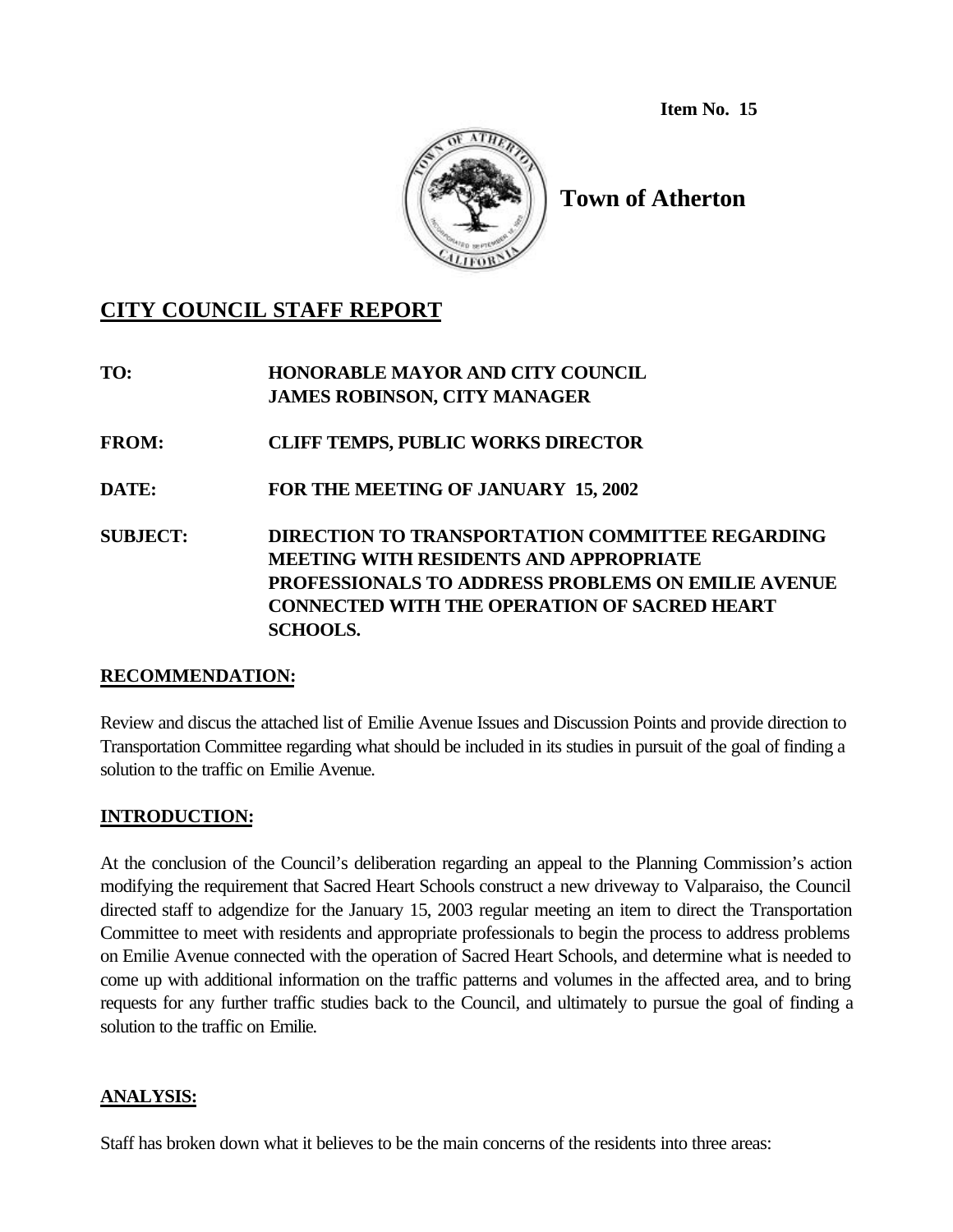- What are the actual traffic volumes of Emilie Avenue and what must or can be done to keep them from increasing and possibly reducing them?
- How can the traffic flow on Emilie be improved to minimize inconvenience and delays for local residents?
- How can it be guaranteed that the School will not close Emilie Avenue?

 These concerns and their many sub-issues are listed on the attached document titled "Emilie Avenue Issues and Discussion Points," which is intended as a starting point for discussion.

# **FISCAL IMPACT:**

Staff has asked a traffic engineer to provide an estimate of the cost of taking 8-day (or longer if appropriate) traffic counts at the locations indicated in I C. and D. and at other locations they would recommend as necessary to provide a complete picture of the traffic on Emilie Avenue, to perform the origination and destination study needed to address item I E and to determine the reduction in delay times that would result from adding a separate right turn onto Valparaiso lane from Emilie. Staff hopes to have some cost figures by the time of the meeting.

Prepared by: Approved:

Cliff Temps James Robinson Public works Director City Manager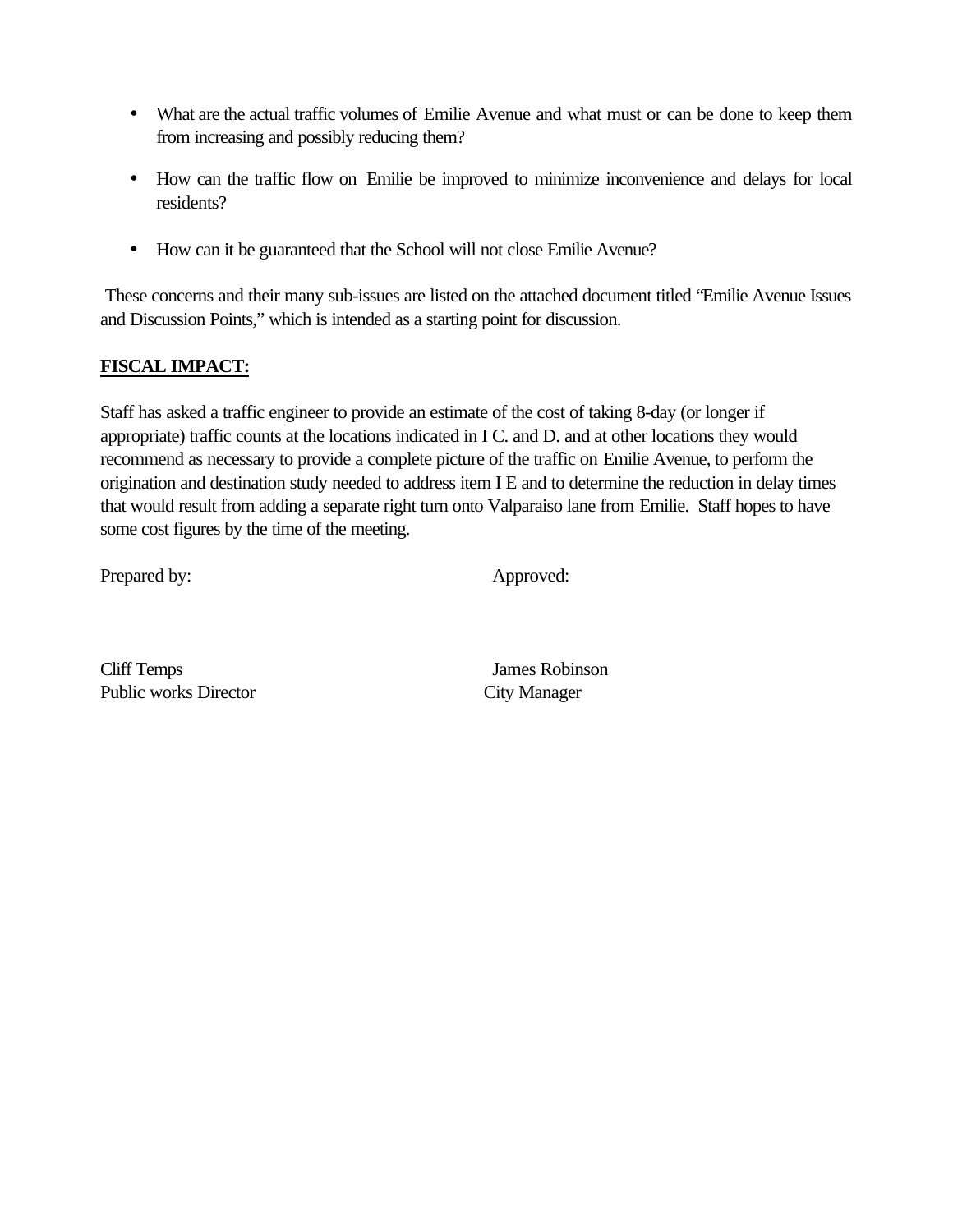#### EMILIE AVENUE ISSUES AND DISCUSSION POINTS

#### I. Traffic Volumes on Emilie

- A. How many days should be included in traffic counts to give accurate results?
- B. What are the morning and afternoon peak traffic periods on Emilie, and how long do they last?
- C. What are the peak period and 24 hour traffic volumes on Emilie
	- 1. Between Valparaiso and the school=s stacking area exit
	- 2. Between the school=s stacking area entrance and the school=s single loop driveway nearly opposite MacBain
	- 3. Between MacBain and Park
- D. How many vehicles use the school=s Park Lane driveway during the peak traffic periods?
- E. What is the breakdown of Emilie peak period traffic volume numbers into
	- 1. Local traffic from MacBain, Howard, Park, Britton, Isabella and Alejandra addresses
	- 2. School traffic
	- 3. Cut through traffic
- F. What measures can the Town implement to reduce cut through traffic if it is found to be a significant component of traffic on Emilie?
- G. What measures currently being employed by the school to minimize school traffic must the school continue to employ to keep its contribution to traffic on Emilie from increasing?
- H. What additional measures can the school employ to further reduce its contribution to traffic on Emilie?
- I. What will be the effect of week-day afternoon athletic or special events at Sacred Heart on traffic on Emilie, and what can the school do to prevent or minimize this effect?
- J. What traffic data needs to be collected and how often to determine the effectiveness and assure the continued implementation of traffic reduction measures affecting Emilie?
- K. Other things relating to measuring, reducing and/or monitoring traffic on Emilie.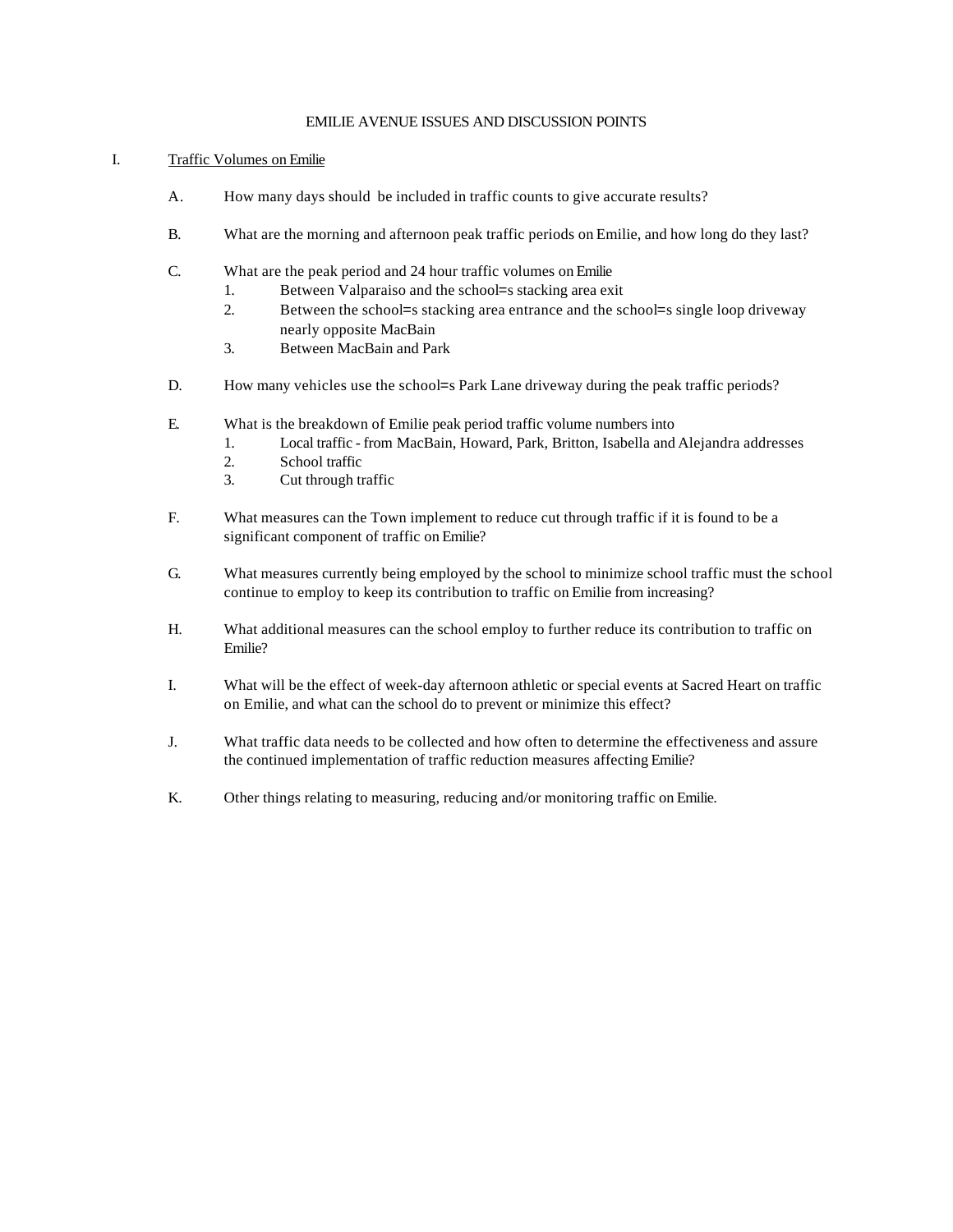#### II. Improving the Flow of Traffic on Emilie

#### A. Application of parking restrictions

- 1. ANo Parking@ vs. ANo Stopping@
- 2. On Emilie, across the street from the school from Valparaiso to MacBain or Alajandra?
- 3. On school side of Emilie from Valparaiso to Park or Britton?
- 4. Permit parking in widened and striped area in front of school office?
- 5. If parking is permitted in front of school office should it have a time limit?
- 6. Under what conditions or for what kinds of special events, if any, should parking be permitted on the school side of Emilie and between what limits by Abagging@ no parking signs?
- 7. Enforcement of parking restrictions
- B. Assessment of and measures to address problems of getting out of MacBain during peak traffic periods (3-way stop?)
- C. Improve road clearance by pruning or removing vegetation crowding the east edge of pavement?
- D 1. Less delay vs. possibly giving rise to sight blockage problems by removing tree and widening Emilie=s approach to Valparaiso to provide separate left and right turn out lanes onto Valparaiso.
- D 2. If separate turn out lanes are not provided, should a berm be installed on the school side of Emilie, at Valparaiso to prevent right turning cars from moving up alongside of cars waiting to turn left?
- E. Need for or desirability of restriping Valparaiso to provide a left turn onto Emilie pocket.
- F. Other measures that could improve the flow of traffic on Emilie and/or out of MacBain.

#### III. Guaranteeing that School Won=t/Can=t Close Emilie

- A. Absence of documentation that Emilie has been offered or accepted for dedication.
- B. Prescriptive right of the public to use Emilie
- C. Ability of Town to enforce traffic regulations on Emilie (Vehicle Code section21107)
- D. Letter to Sacred Heart volunteering Town maintenance of Emilie if School offers road easement.
- E. Legal action to guarantee prescriptive right to use Emilie or Condemnation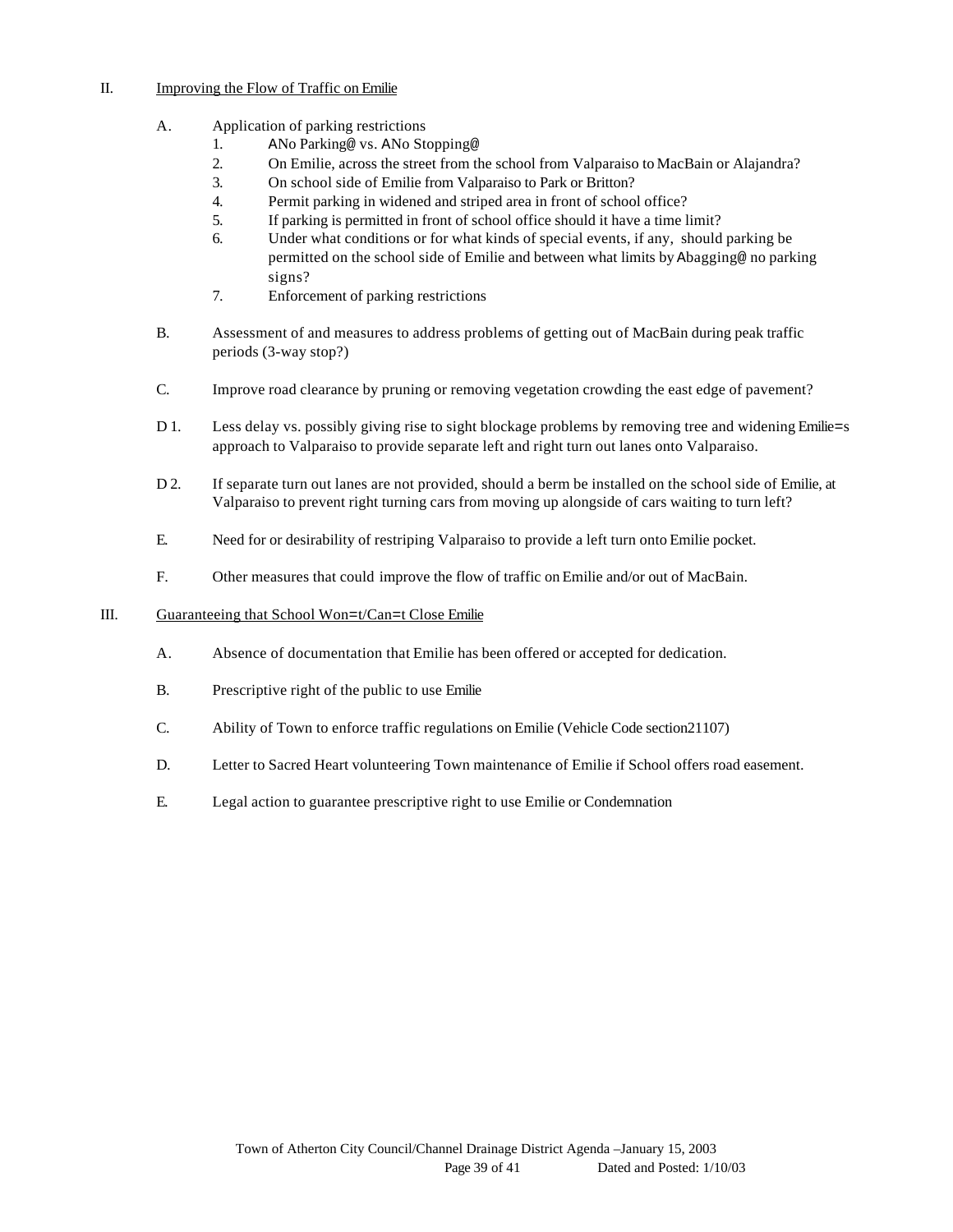**Item No. 16**



# **Town of Atherton**

# **CITY COUNCIL STAFF REPORT**

- **TO: HONORABLE MAYOR AND CITY COUNCIL**
- **FROM: JIM ROBINSON, CITY MANAGER**

# **DATE: FOR THE MEETING OF JANUARY 15, 2003**

# **SUBJECT: CONSIDER DEVELOPMENT OF A POLICY FOR NAMING TOWN BUILDINGS AND FACILITIES**

# **RECOMMENDATION:**

That the City Council discuss and determine if is appropriate to establish a City Council policy for the naming of Town buildings and facilities.

# **BACKGROUND:**

Periodically the City Council and/or Park and Recreation Commission will receive requests to "name" Park facilities or buildings to recognize individual contributors to the Town of Atherton. In July of 2000, the City Council considered and approved a request to rename the Carriage House in Holbrook Palmer Park, the Genevieve Merrill Carriage House. More recently, the Park and Recreation Commission has been asked to agendize a request from the Foundation to name the North Meadow the Henry Cartan III, North Meadow. The Park and Recreation Commission will consider this request at their January 2003 meeting.

Currently there are no policies established by the Town of Atherton regarding the naming of Park Facilities or Buildings. In only one instance the request was reviewed and approved by the City Council as noted above. If the City Council wishes to adopt a policy, it is requested that staff be directed to develop a draft for consideration at a future meeting. If adoption of a policy in the future is contemplated, it may also be appropriate to provide direction to staff regarding the naming request for the North Meadow.